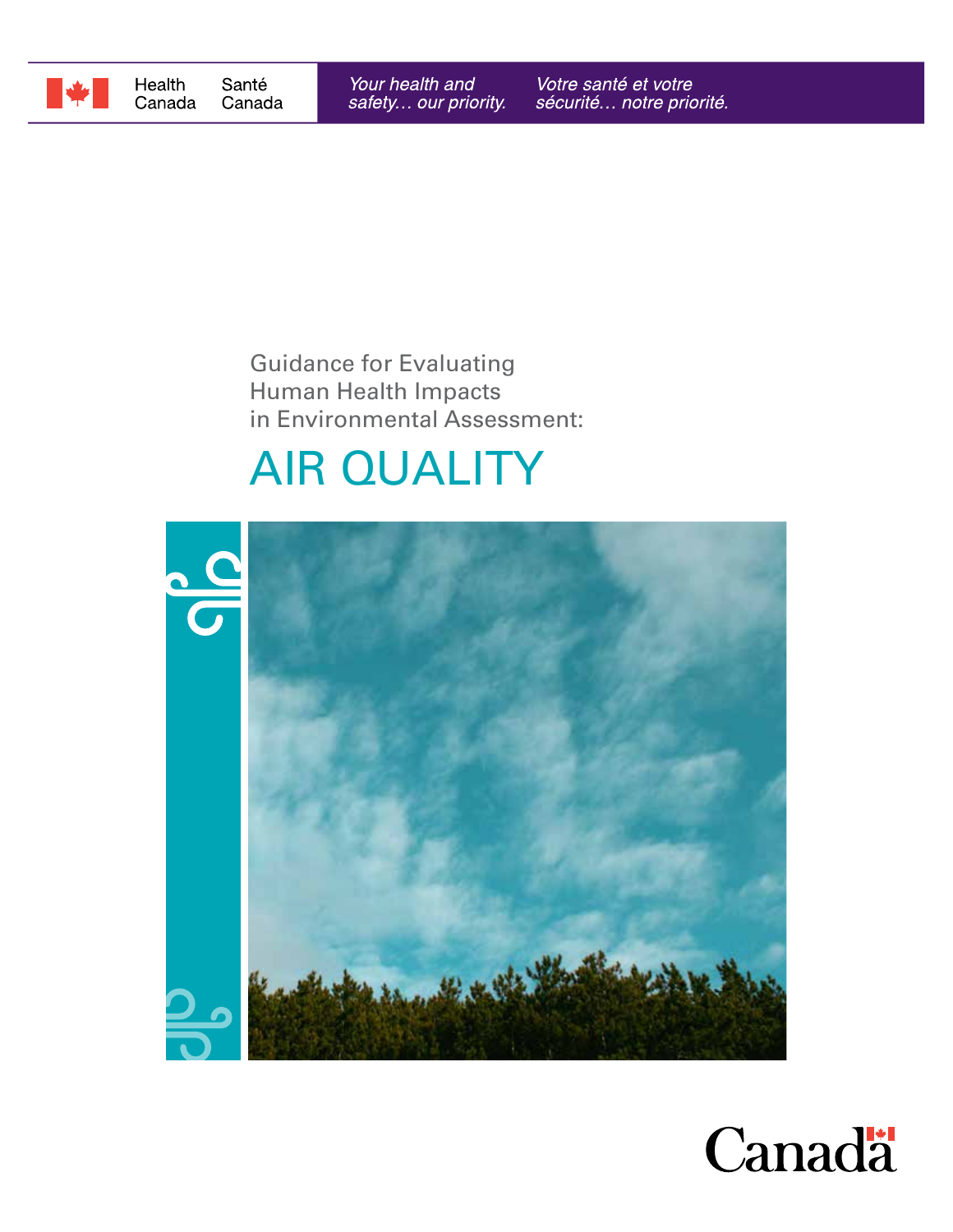**Health Canada is the federal department responsible for helping the people of Canada maintain and improve their health.** We assess the safety of drugs and many consumer products, help improve the safety of food, and provide information to Canadians to help them make healthy decisions. We provide health services to First Nations people and to Inuit communities. We work with the provinces to ensure our health care system serves the needs of Canadians.

Également disponible en français sous le titre : *Conseils pour l'évaluation des impacts sur la santé humaine dans le cadre des évaluations environnementales : Qualité de l'air*

To obtain additional information, please contact:

Health Canada Address Locator 0900C2 Ottawa, ON K1A 0K9 Tel.: 613-957-2991 Toll free: 1-866-225-0709 Fax: 613-941-5366 TTY: 1-800-465-7735 Email: publications@hc-sc.gc.ca

This publication can be made available in alternative formats upon request.

© Her Majesty the Queen in Right of Canada, as represented by the Minister of Health, 2016

Publication date: December 2016

This publication may be reproduced for personal or internal use only without permission provided the source is fully acknowledged.

Cat.: H129-54/1-2017E-PDF ISBN: 978-0-660-03096-8 Pub.: 160327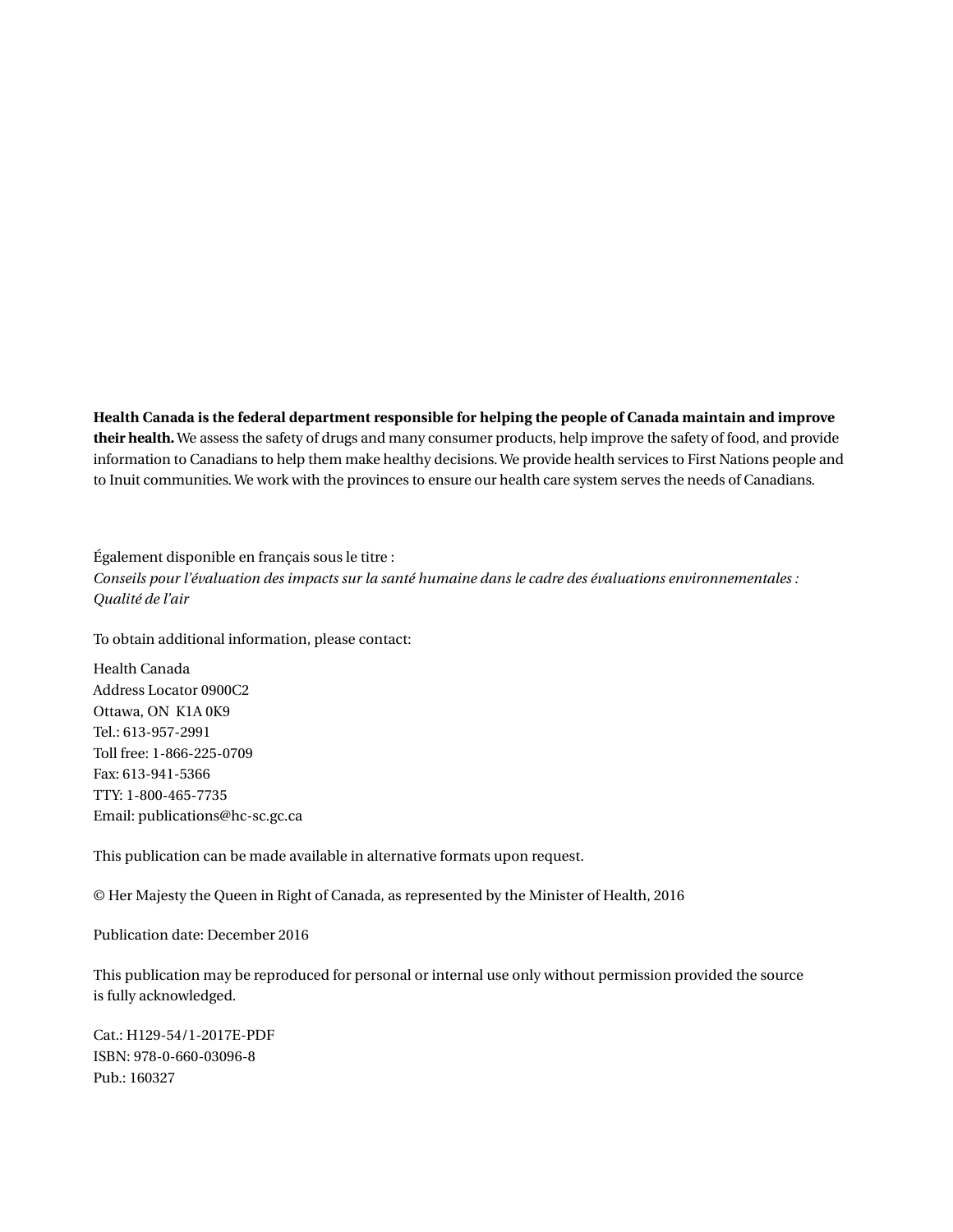# **TABLE OF CONTENTS**

| 4. ROLES AND RESPONSIBILITIES WITH RESPECT TO AIR QUALITY 4             |
|-------------------------------------------------------------------------|
|                                                                         |
| 4.2. PROVINCES AND TERRITORIES                                          |
|                                                                         |
|                                                                         |
|                                                                         |
|                                                                         |
|                                                                         |
|                                                                         |
| 6. CONDUCTING AN AIR QUALITY ASSESSMENT                                 |
|                                                                         |
|                                                                         |
|                                                                         |
|                                                                         |
|                                                                         |
|                                                                         |
|                                                                         |
|                                                                         |
|                                                                         |
|                                                                         |
|                                                                         |
|                                                                         |
| <b>APPENDICES</b>                                                       |
|                                                                         |
| APPENDIX BI NATIONAL AND PROVINCIAL AIR QUALITY: ONLINE RESOURCES. 26   |
| APPENDIX CL CANADIAN AMBIENT AIR QUALITY STANDARDS (CAAQS) AND NATIONAL |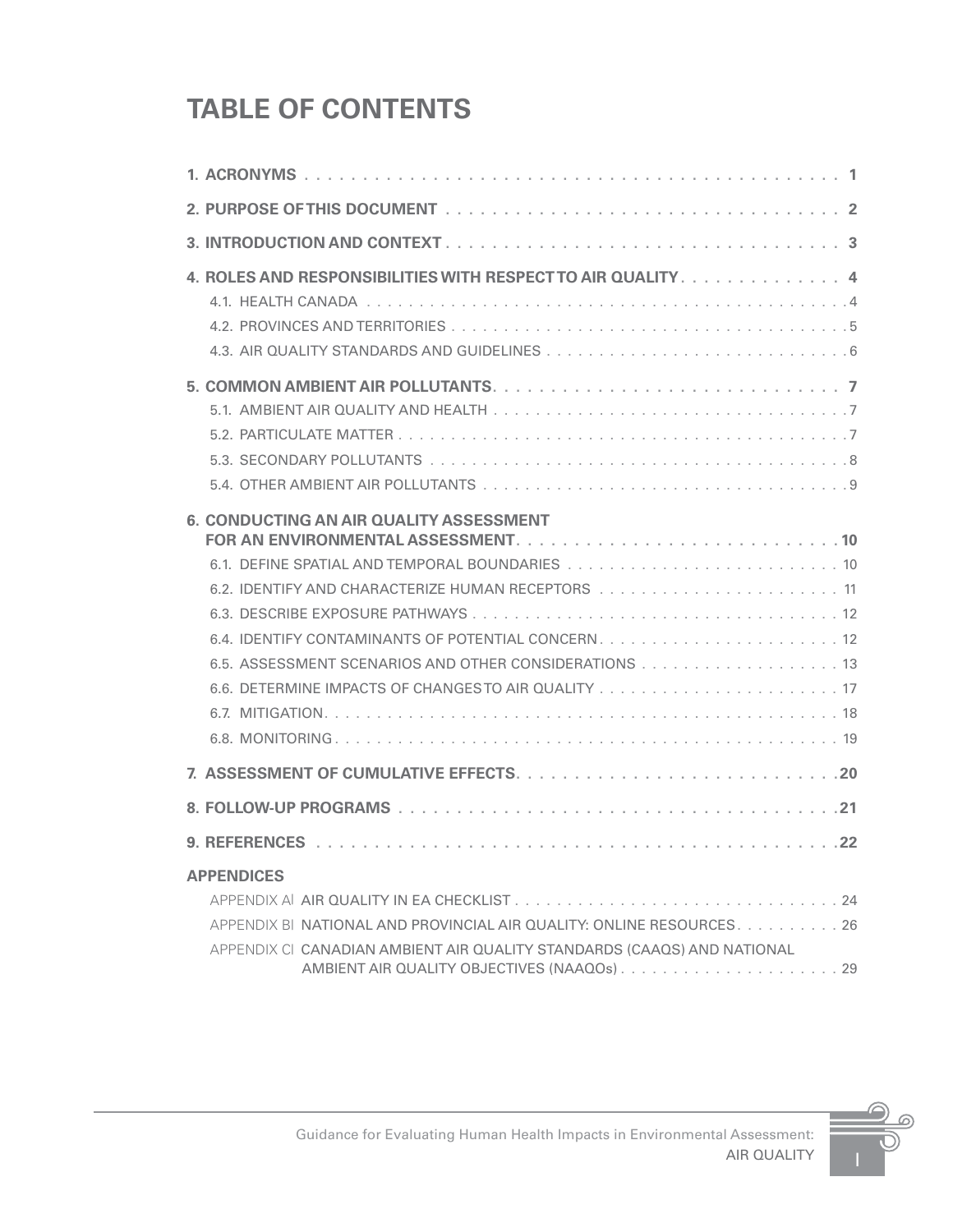This document may be cited as follows:

Health Canada. 2016. *Guidance for Evaluating Human Health Impacts in Environmental Assessment: Air Quality*. Healthy Environments and Consumer Safety Branch, Health Canada, Ottawa, Ontario.

Any questions or comments on this document may be directed to: Environmental Assessment Program, Ottawa, Ontario K1A 0K9 Email: ead@hc-sc.gc.ca

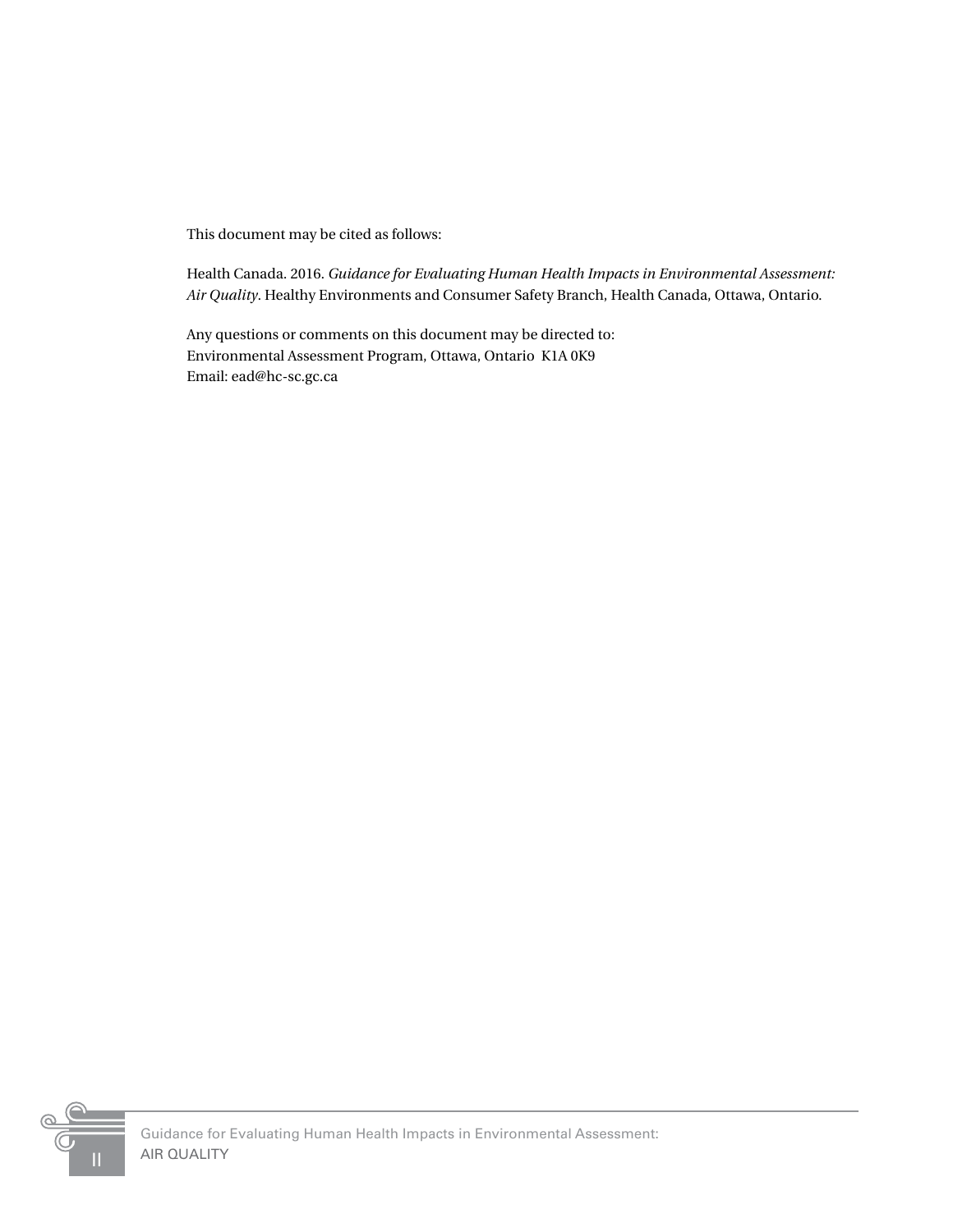# <span id="page-4-0"></span>1| **ACRONYMS**

| <b>ACRONYM</b>         | <b>MEANING</b>                                             |
|------------------------|------------------------------------------------------------|
| <b>AQMS</b>            | Air Quality Management System                              |
| <b>CWS</b>             | Canada-wide Standards                                      |
| CAAQS                  | Canadian Ambient Air Quality Standards                     |
| <b>CCME</b>            | Canadian Council of Ministers of the Environment           |
| <b>CEA</b>             | cumulative effects assessment                              |
| <b>CEAA 2012</b>       | Canadian Environmental Assessment Act, 2012                |
| <b>CEPA 1999</b>       | Canadian Environmental Protection Act, 1999                |
| СI                     | continuous improvement                                     |
| CO                     | carbon monoxide                                            |
| CO <sub>2</sub>        | carbon dioxide                                             |
| COPC(s)                | contaminant(s) of potential concern                        |
| EA                     | environmental assessment                                   |
| EIS                    | environmental impact statement                             |
| <b>HHRA</b>            | human health risk sssessment                               |
| <b>IARC</b>            | International Agency for Research on Cancer                |
| <b>KCAC</b>            | keeping clean areas clean                                  |
| <b>LSA</b>             | local study area                                           |
| $\mu$ g/m <sup>3</sup> | micrograms per cubic metre                                 |
| μm                     | micrometres                                                |
| mg/m <sup>3</sup>      | milligrams per cubic metre                                 |
| <b>MW</b>              | molecular weight                                           |
| NAAQOs                 | National Ambient Air Quality Objectives                    |
| NH <sub>3</sub>        | ammonia                                                    |
| $N_2O$                 | nitrous oxide                                              |
| NO <sub>2</sub>        | nitrogen dioxide                                           |
| NO <sub>x</sub>        | nitrogen oxides                                            |
| PAHs                   | polycyclic aromatic hydrocarbons (e.g. benzo[a]pyrene)     |
| ppb                    | parts per billion                                          |
| ppm                    | parts per million                                          |
| PM <sub>2.5</sub>      | particulate matter less than 2.5 µm in diameter            |
| $PM_{10}$              | particulate matter less than 10 µm in diameter             |
| RA                     | responsible authority                                      |
| <b>RfC</b>             | reference concentration                                    |
| <b>RSA</b>             | regional study area                                        |
| SO <sub>2</sub>        | sulphur dioxide                                            |
| <b>TOR</b>             | terms of reference                                         |
| <b>TSP</b>             | total suspended particulates                               |
| VOCs                   | volatile organic compounds (e.g. benzene, toluene, xylene) |
| US EPA                 | United States Environmental Protection Agency              |
| UFP                    | ultrafine particles                                        |
| <b>WHO</b>             | World Health Organization                                  |

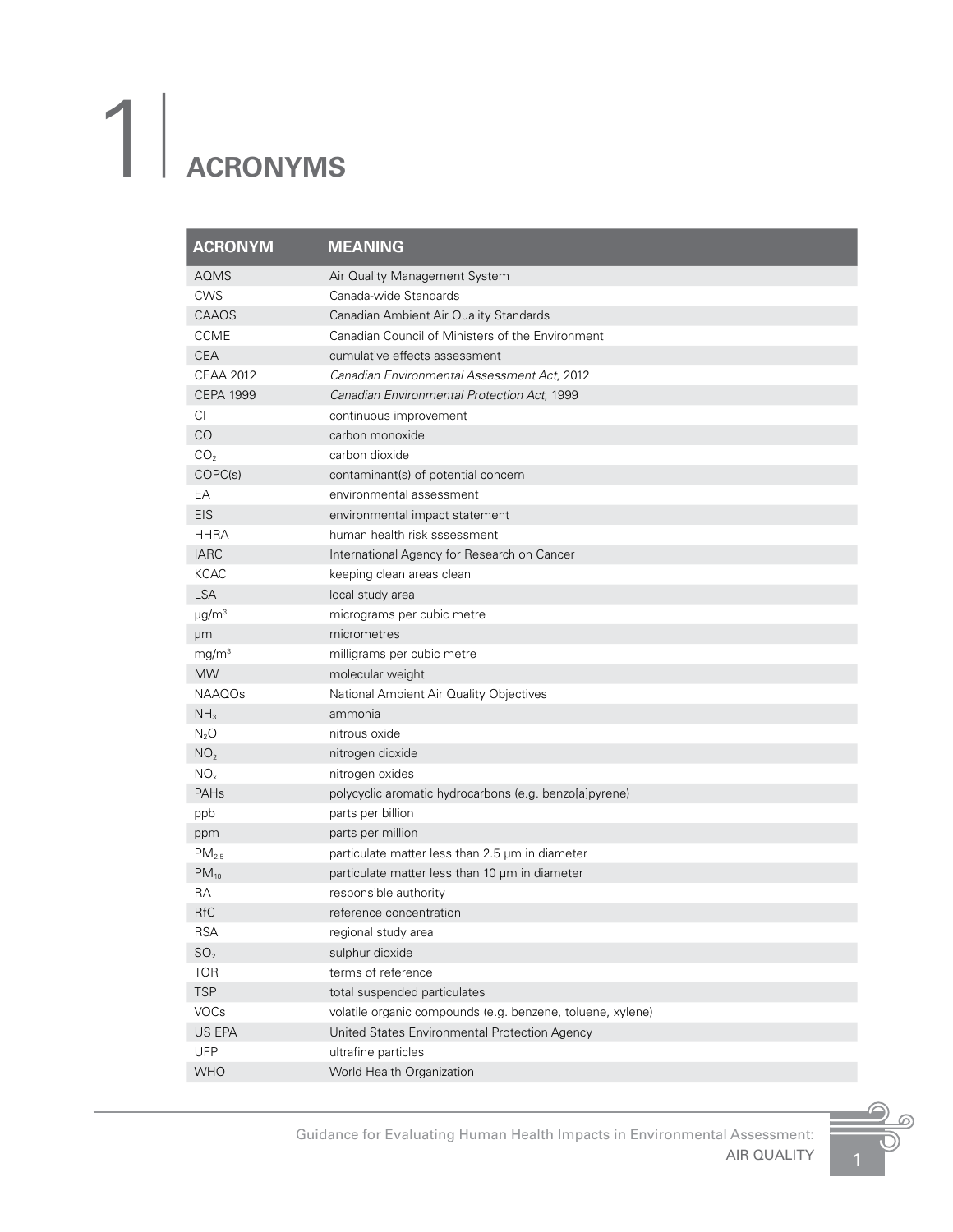# <span id="page-5-0"></span>2<sup>|</sup> **PURPOSE OF THIS DOCUMENT**

This document provides generic guidance on predicting health risks of air quality in federal environmental assessments (EAs) of proposed major resource and infrastructure projects (such as mines, dams, pipelines and other projects). It presents the principles, current practices and basic information Health Canada looks for when it reviews the environmental impact statements (EIS) or other reports submitted by project proponents as part of the EA process.

It was prepared for the benefit of proponents and their consultants and to support an efficient and transparent project review process. The foundational information described here should be supplemented appropriately with additional information relevant to specific projects.

The guidance was also prepared for responsible authorities and stakeholders to the EA process to communicate our normal areas of engagement and our priorities within these areas to help ensure that sufficient evidence is available to support sound decisions. As part of its review, Health Canada may suggest that a responsible authority (RA), review panel or others collect information not specifically described here in order to assess the health effects of specific projects. As the guidance provided here is generic and designed to support EA under multiple jurisdictions, the scope of our review will also necessarily be amended according to specific jurisdictional requirements.

Health Canada updates guidance documents periodically and, in the interest of continuous improvement, accepts comments and corrections at the following address: ead@hc-sc.gc.ca

Please verify that you are reading the most recent version available by consulting: **www.healthycanadians.gc.ca/publications/department-ministere/hc-sc/environmental-assessmentevaluation-environnementale/index-eng.php**

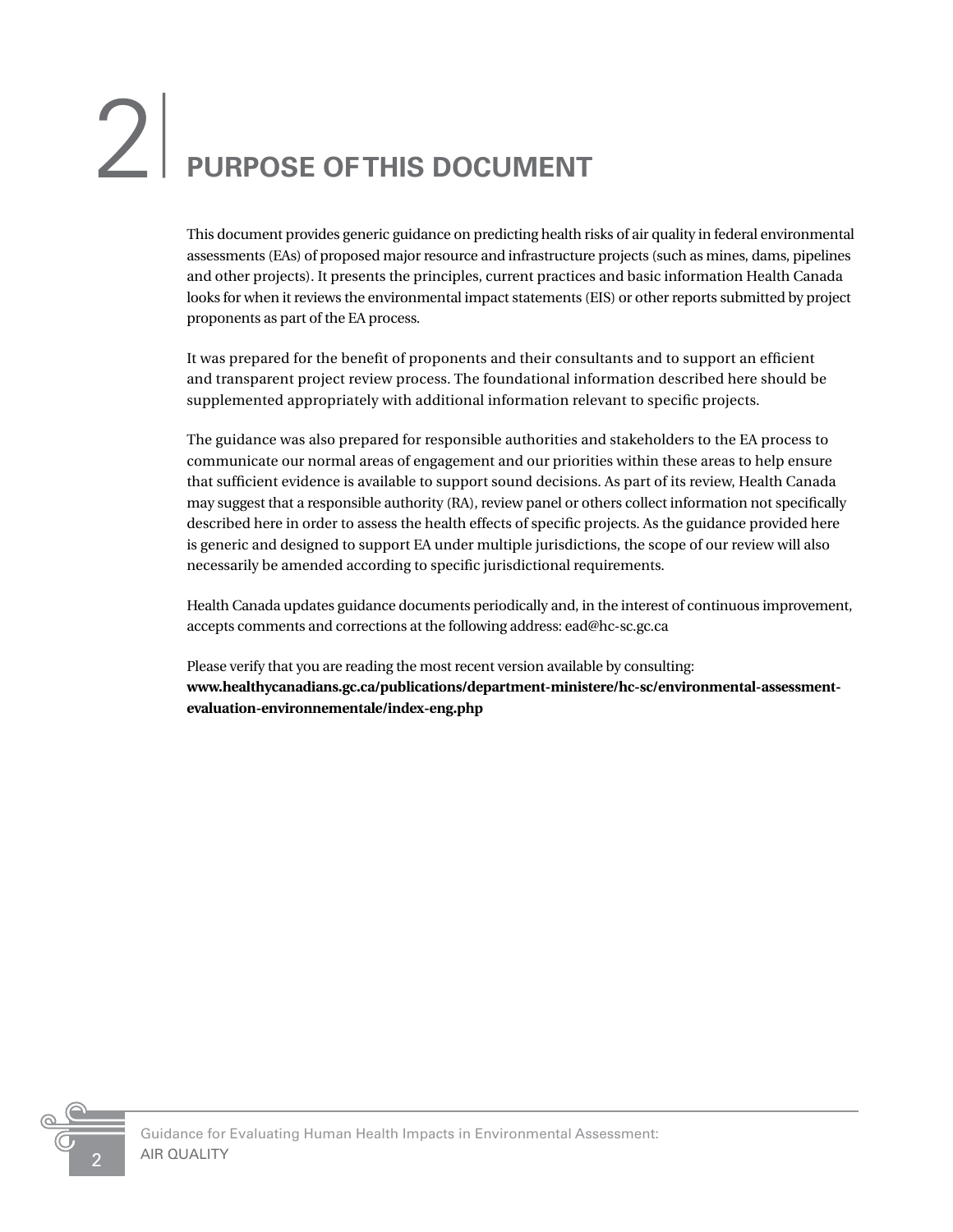# <span id="page-6-0"></span>3<sup>|</sup> **INTRODUCTION AND CONTEXT**

Health Canada provides expertise to assist RAs, review panels and/or other jurisdictions leading environmental assessments to determine whether there are potential health risks associated with proposed projects and how to prevent, reduce or mitigate them.

Health Canada brings to bear its expertise in health risks associated with air quality, water quality, radiation, noise and country foods when it reviews and provides comments on information submitted by proponents in support of proposed projects. Health Canada also provides guidance to help stakeholders, including responsible authorities, review panels and affected communities, better understand how to conduct health assessments for proposed major resource projects.

This document concerns the assessment of health risks associated with air quality. It contains information on the division of roles and responsibilities for issues related to air quality at various levels of government in Canada; health effects associated with air quality; indicators of these effects; and, steps in Health Canada's preferred approach to assessing air quality-related health effects.

Appendix A contains a checklist that can be used to verify that the main components of an air quality assessment are complete and to show where this information can be found within an EA document.

Appendix B lists online sources of national and provincial air quality standards, data and general information.

Appendix C lists the Canadian Ambient Air Quality Standards (CAAQS) and National Ambient Air Quality Objectives (NAAQOs) for various ambient air contaminants, current as of the date of publication of this document. Definitions and equations for converting units are provided at the end of this appendix.

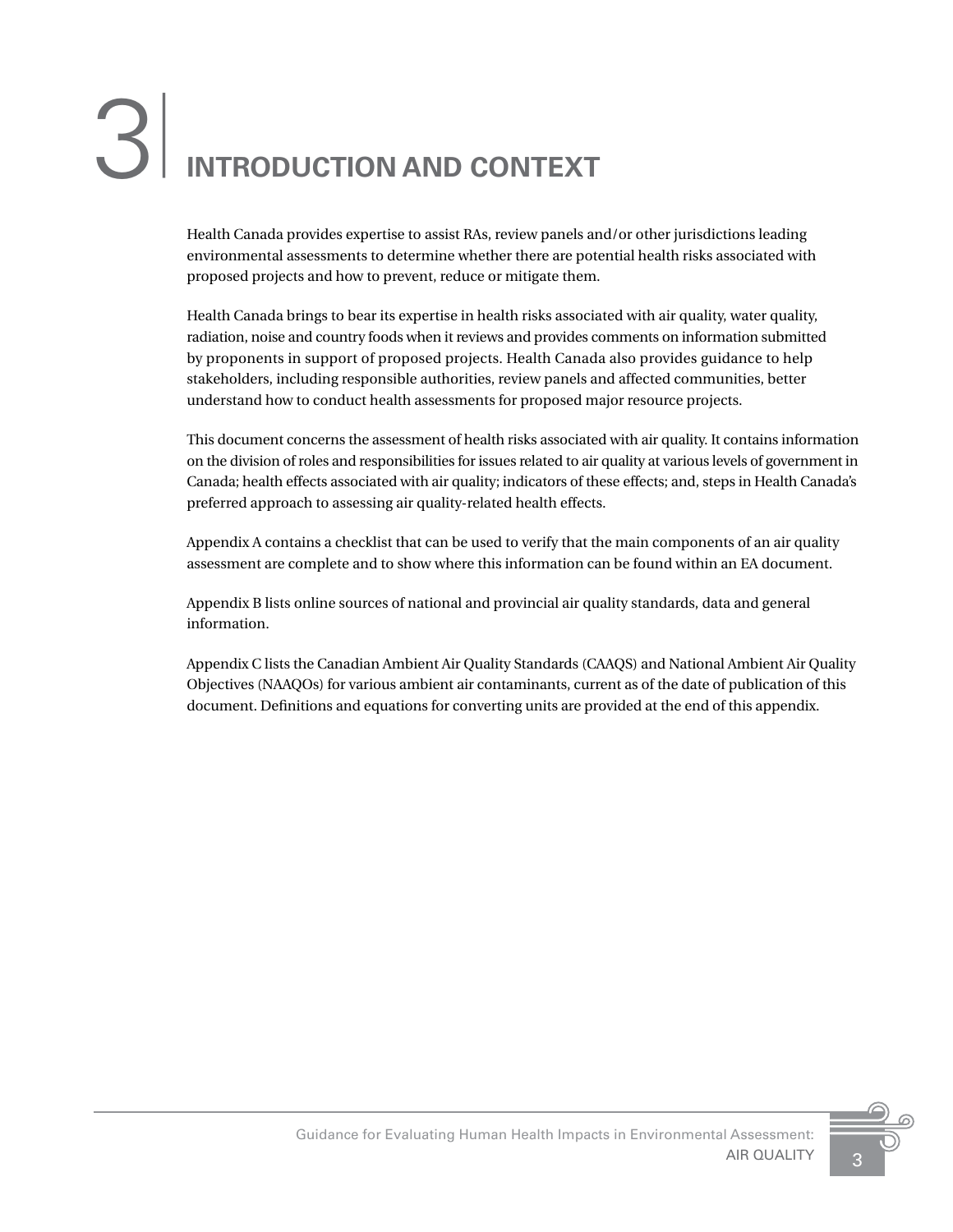# <span id="page-7-0"></span>**ROLES AND RESPONSIBILITIES<br>WITH RESPECT TO AIR QUALITY**

In Canada, the protection and improvement of ambient air quality is a shared responsibility. The most current and up-to-date criteria and guidelines should be used for any comparisons made in environmental assessments. Health Canada encourages readers to consult with provincial, territorial and municipal authorities, as appropriate, to determine or verify which standards exist for specific regions. Refer to Appendix B for a list of online resources for national and provincial air quality standards, data and general information (current as of the publication date of this guidance document).

The Clean Air Regulatory Agenda is a federal initiative, led by Environment and Climate Change Canada, aimed at improving air quality and protecting human health through reduced emissions of outdoor and indoor air pollutants and greenhouse gases. Health Canada's key role is to provide guidance through health risk assessments and research to ensure risk management actions effectively reduce the health impacts of air pollution. The air quality research, monitoring and modelling activities of Environment and Climate Change Canada and Health Canada aim to quantify priority air pollutants and determine trends, in order to predict air quality in both the near term and long term. The research builds knowledge on atmospheric processes and emissions measurements related to industrial and non-industrial sectors, thereby helping to relate air pollutant emissions to exposure and environmental impacts and in turn, informing the review of environmental assessments (EAs).

### 4.1. HEALTH CANADA

Health Canada's primary role with respect to air pollution is to identify hazards posed to the Canadian population and to collaborate with others, often Environment and Climate Change Canada, to reduce the identified risks. Health Canada's scientists conduct, evaluate and remain current on domestic and international scientific research on the effects of air quality on human health.

Health Canada's review of air quality assessments for EA processes is project-specific. Health Canada's expertise in this context focuses on assessing the risks to human health resulting from exposure to air contaminants—using health-based evaluation tools, guidelines and toxicological reference values. Health Canada reviews the baseline conditions described (i.e. air quality in the existing environment) and the predicted project-related air pollutant concentrations for different assessment scenarios at locations where human receptors may be affected. Health Canada can comment on whether the assessment of effects of air quality on human health undertaken by the proponent was scientifically valid, and may request further information or rationale. Health Canada may make available additional information or knowledge when predicted air quality changes have the potential to affect human health. Health Canada may also comment on the adequacy of mitigation measures proposed to reduce project-related changes and/or health impacts. The responsible authority, review panel or other jurisdiction conducting the assessment will ultimately determine how the information or knowledge provided by Health Canada will be used in the EA process.

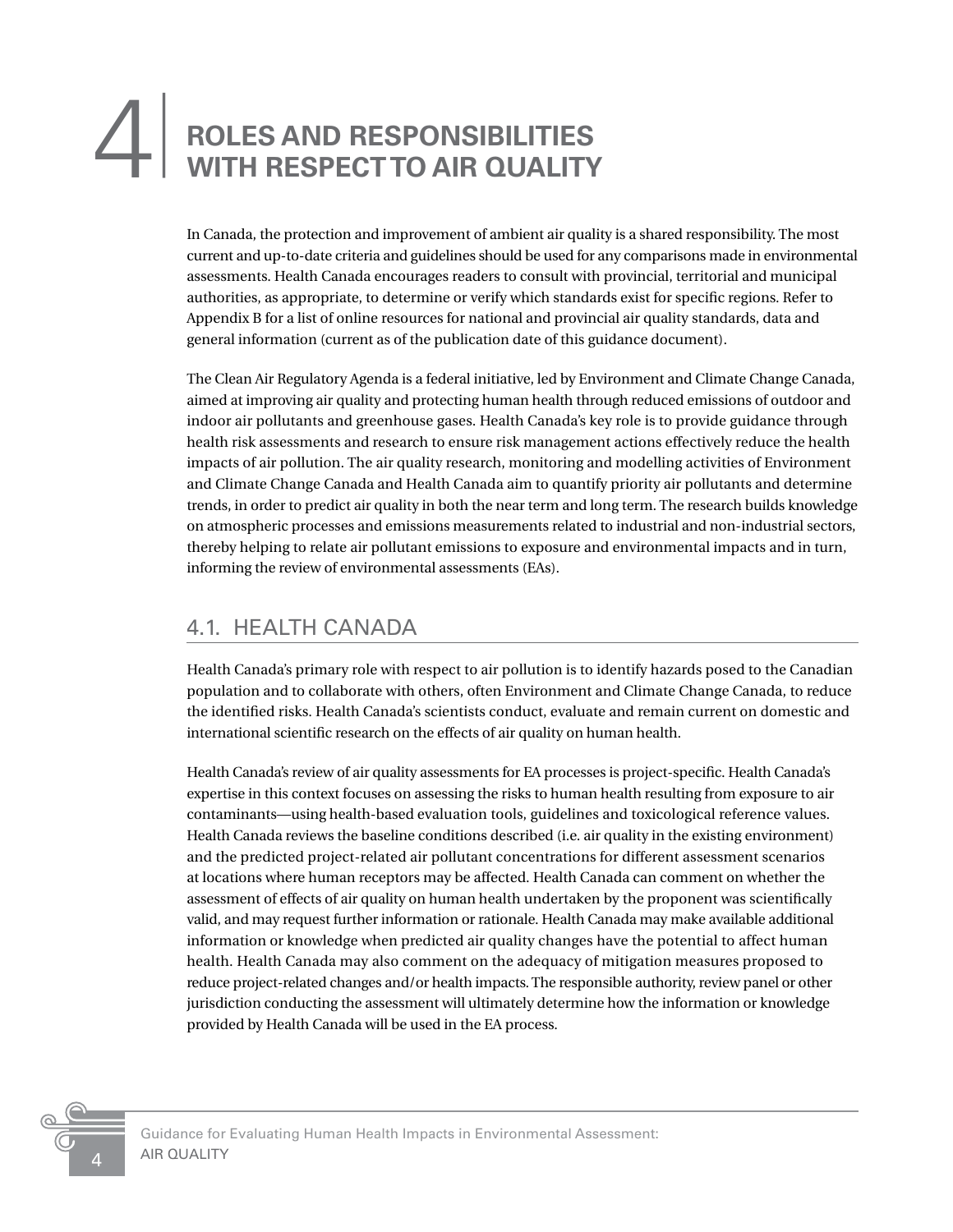<span id="page-8-0"></span>Health Canada does not possess the expertise to verify air quality modelling results and assumes that the assessment has used correct, accepted and/or validated methods. Health Canada relies on the expertise of Environment and Climate Change Canada in the areas of emissions, dispersion and atmospheric modelling. Health Canada may also seek Environment and Climate Change Canada's advice on the adequacy of an EA's ambient air quality predictions. If Environment and Climate Change Canada notes errors and/or gaps in the modelling of air quality, revisions may be requested by the responsible authority to address the errors. If the revised results differ from the originally submitted results, Health Canada suggests that the report be resubmitted to Health Canada for review.

Health Canada does not possess expertise on:

- modelling emissions and deposition; and
- assessing or evaluating of the potential effects of odour.

Environment and Climate Change Canada possesses expertise in areas such as emissions modelling and environmental fate and may share information with Health Canada to inform the evaluation of environmental assessments.

### 4.2. PROVINCES AND TERRITORIES

In general, provinces/territories are responsible for controlling pollution emissions, including air pollutants, from industry and business operations. The provinces manage air pollutant emissions through regulations and their approach to granting (or issuing) permits that describe the allowable levels of emissions of various pollutants from a given facility, including emissions from associated mobile sources. Provinces may also adopt ambient air quality standards or objectives (see Appendix B), which are used to inform their processes for issuing pollution emission permits (e.g. using air quality modelling to predict how ambient air quality in a neighbouring community will be impacted by a facility's emissions and how the predicted pollution levels compare to the air quality standard) and other air quality management actions. In 2012, the Canadian Council of Ministers of the Environment (CCME), with the exception of Quebec, agreed to begin implementing the new Air Quality Management System (AQMS), which includes the new ambient air quality standards as a key component. Those conducting assessments are encouraged to seek information as early as possible as to which provincial, territorial and/or municipal legislation and regulations concerning ambient air quality may apply to the project.

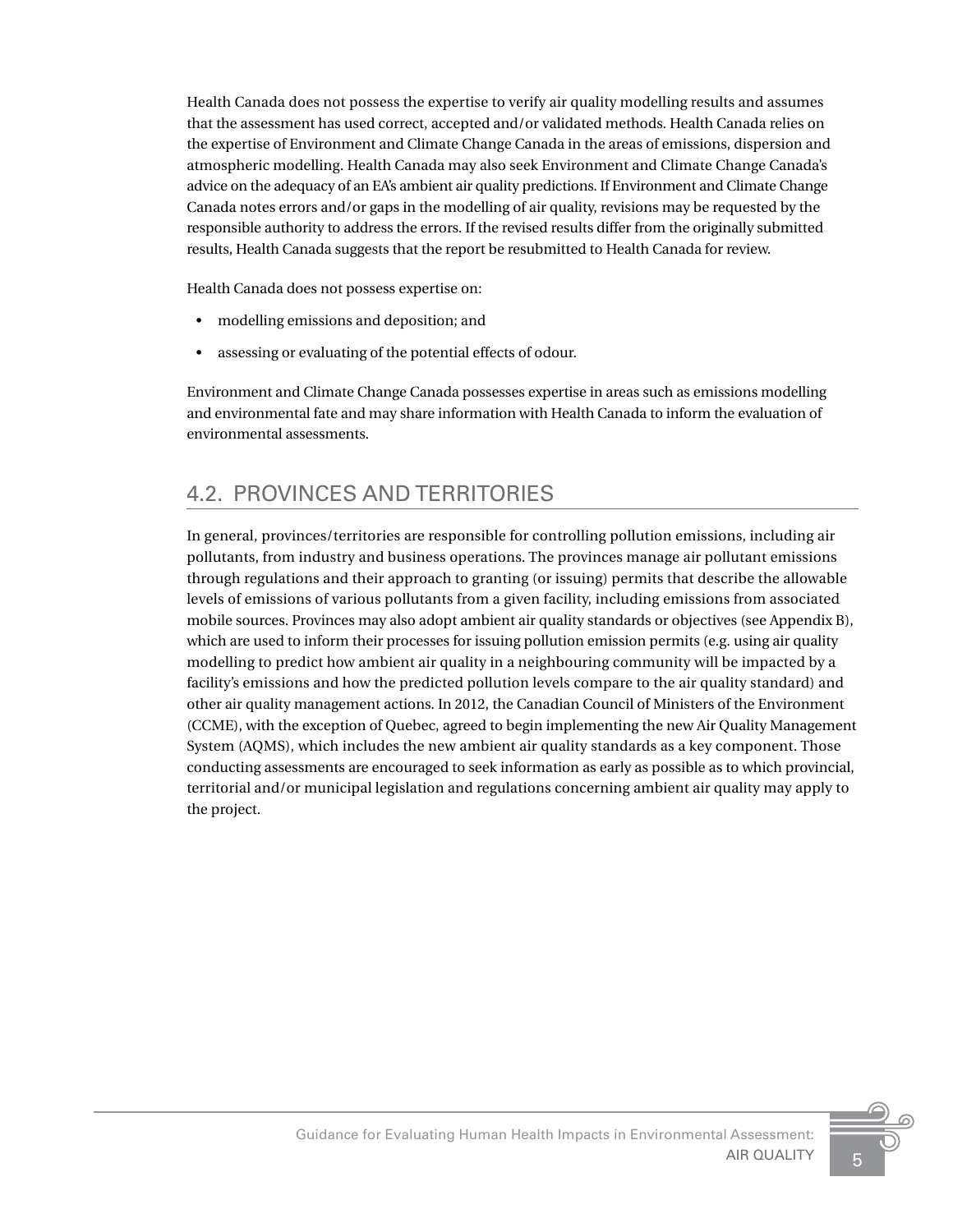<span id="page-9-0"></span>The *Canadian Environmental Protection Act*, 1999 (CEPA 1999) is the principal federal legislative tool governing environmental contaminants. It is administered jointly by Environment and Climate Change Canada and Health Canada. CEPA 1999 enables the Minister of the Environment and the Minister of Health to regulate substances and allows the federal government to assess air pollutants and provide targets that can be used in setting goals for reducing health risks from contaminants of potential concern (COPCs). The federal government also has the authority to address air pollution caused by the transboundary flow of air pollutants (e.g. across the Canada-U.S. border) and to identify key air pollutants as toxic substances under CEPA 1999.

Under the auspices of the CCME, Health Canada and Environment and Climate Change Canada have been working with provincial/territorial governments and non-governmental stakeholders on the development of a new AQMS—a comprehensive and national approach to improving air quality in Canada. A key element of the AQMS is new health-based CAAQS, which set the bar for air quality management across the country. In May 2013, the federal government established new CAAQS for fine particulate matter (PM<sub>2.5</sub>) and ozone, using the authority of CEPA (Canada Gazette Part I, May 25, 2013). These new CAAQS, which are to be achieved by 2015 and 2020, are more stringent than the previous Canada-wide Standards (CWS), which they replace.

Like the CWS, the CAAQS are based on the principles of keeping clean areas clean (KCAC) and continuous improvement (CI) (CCME 2000, 2007 and 2012). Provinces and territories will use the CAAQS in air quality management decision-making aimed at improving poor outdoor air quality and maintaining good outdoor air quality. At the time of publication of this guidance document, additional CAAQS for nitrogen dioxide (NO<sub>2</sub>) and sulphur dioxide (SO<sub>2</sub>) were under development and will replace the former National Ambient Air Quality Standards (NAAQOs) for these pollutants.

Consult the CCME's website for up-to-date information on the AQMS and CAAQS: **www.ccme.ca**

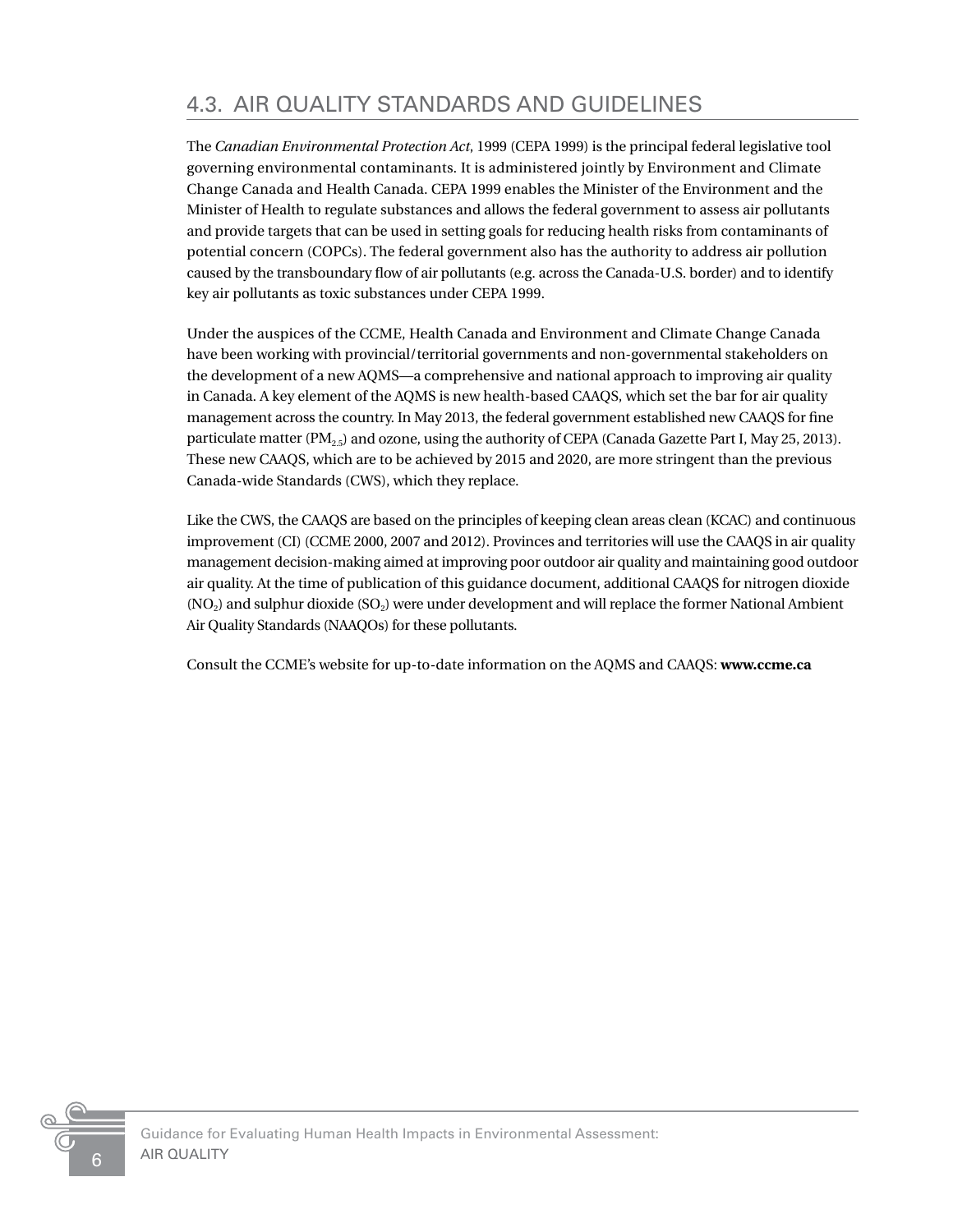# <span id="page-10-0"></span>5<sup>|</sup> **COMMON AMBIENT AIR POLLUTANTS**

# 5.1. AMBIENT AIR QUALITY AND HEALTH

There is consensus among international and national organizations (e.g. the World Health Organization (WHO), Health Canada, the United States Environmental Protection Agency (US EPA), the European Union and the International Agency for Research on Cancer (IARC)) that air pollution has significant human health impacts. Causal associations have linked poor air quality to respiratory and cardiovascular illnesses, hospitalizations and mortality. The reaction of an individual to air pollutants depends on the type of pollutant to which a person is exposed, the degree of exposure and the individual's health status and genetics. Harmful health outcomes attributable to air pollution can range from respiratory symptoms to premature death—encompassing acute irritation and respiratory problems, the development or worsening of existing respiratory and/or cardiovascular diseases, and cancer. These effects can result in higher medication use, increased visits to doctors or emergency rooms and more hospital admissions. Epidemiological studies that make use of administrative databases that track information such as mortality, hospital admissions and emergency room visits have been used to characterize population risk; these studies are now a common tool in assessing the health implications of air quality changes related to environmental pollutants. Based on such studies, there is a growing awareness that increasing concentrations of air pollutants in many parts of Canada are associated with morbidity (incidence of disease) and mortality (Judek et al., 2004). The WHO's Global Burden of Disease Study recognizes outdoor air pollution in the form of fine particles as one of the top-ten global health risk factors (Lim et al., 2012), while IARC has recently identified air pollution as a whole, as well as component particles ( $PM_{2.5}$  and  $PM_{10}$ ), as causes of cancer (2013).

## 5.2. PARTICULATE MATTER

The general term "particulate matter" (PM) can be defined as particles (solid or liquid, or a mixture of both) less than 100 micrometres (µm) in diameter. Particles of 10 µm or less in diameter are referred to as PM<sub>10</sub>. Particles of 2.5 µm or less in diameter are referred to as PM<sub>2.5</sub> or fine PM. Particles intermediate in size (i.e.,  $PM_{10-2.5}$ ) are generally known as the coarse fraction of  $PM_{10}$ . All three size designations ( $PM_{10}$ ,  $PM_{10-2.5}$  and PM<sub>2.5</sub>) have been demonstrated to affect various aspects of human health, with the respiratory and cardiovascular systems being the major targets. The fine (smaller) particles pose a greater risk to human health, as they can be inhaled deeply into the lungs, are chemically reactive and have complex characteristics. Despite the overlap between each of these size fractions (i.e. the  $PM_{10}$  size fraction includes the PM<sub>2.5</sub> size fraction), there is also variation in the deposition patterns within the lungs because of differences in the physical and chemical composition, as well as the sources of the particles (WHO 2003). Particulate matter can be primary or secondary in nature; primary particles are emitted directly from a source, while secondary particles arise from the chemical reaction of precursors in the atmosphere.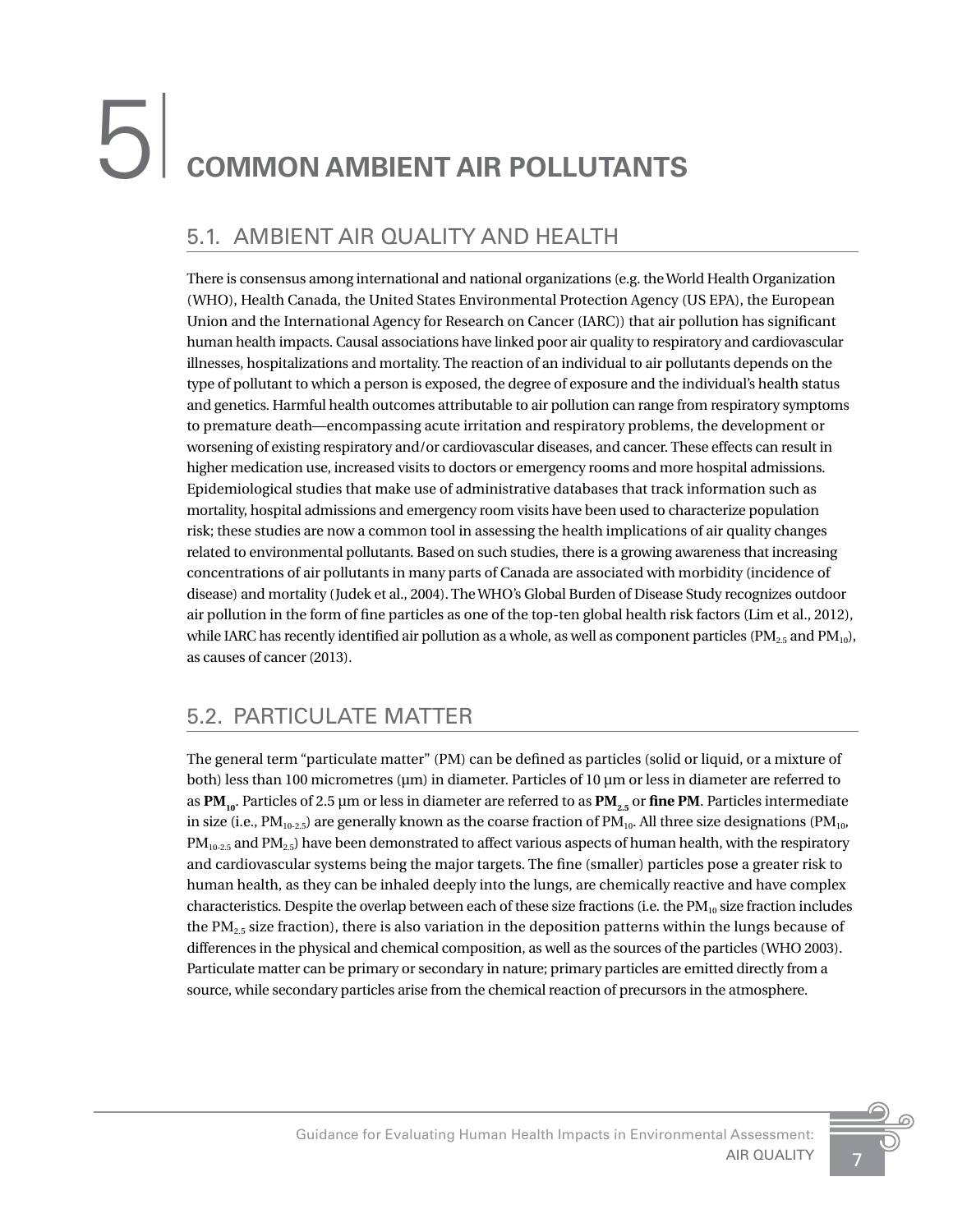<span id="page-11-0"></span>The WHO *Air Quality Guidelines* (2006) provide exposure-response relationships describing the relationship between ambient PM and various health endpoints. These guidelines do not propose a specific guideline value for PM, as a threshold could not be identified below which no adverse effects on health occur. Recent scientific evidence also indicates that there is no apparent lower threshold for the effects of PM on human health. Scientific evidence shows that fine particles ( $PM_2$ . are strongly associated with mortality and other human health endpoints, such as hospitalization for cardio-pulmonary disease (WHO 2003). The new CAAQS for PM also recognize that there is no population health threshold for human health effects; therefore, any increase in exposure will result in an incremental population risk (Environment and Climate Change Canada and Health Canada, 2012; CCME, 2000). In other words,  $PM_{10}$  and  $PM_{2.5}$  are considered to be non-threshold substances, meaning that health effects may occur at any level of exposure. Health Canada has concluded that the risk associated with fine particles, particularly  $PM_{2.5}$ , is higher than the health risks associated with coarse PM or total suspended particulates (TSP).

**Ultrafine particles (UFPs)** refer to very small, usually reactive particles with a diameter smaller than 0.1 µm that achieve widespread deposition within the respiratory tract. Therefore, by definition,  $PM_{2.5}$ (and  $PM_{10}$ ) includes ultrafine particles (UFPs). The results of recent studies on UFPs are not entirely consistent, and the scientific literature in this field continues to evolve. Therefore, Health Canada does not currently make specific conclusions on the potential health effects of UFPs. Rather, Health Canada encourages the inclusion of an assessment of  $PM_{2.5}$  and a discussion of the predicted levels in relation to human health in all air quality assessments.

### 5.3. SECONDARY POLLUTANTS

Secondary pollutants such as ground-level ozone and secondary  $PM_{2.5}$  are formed in the atmosphere through the reaction of gaseous precursors; in the case of ozone, the presence of sunlight is required for these reactions to occur. Project-related emissions may contribute to secondary pollutants formation. Including predicted concentrations of secondary pollutants from project-related emissions in an air quality assessment provides a more comprehensive estimate of project-related effects; a qualitative discussion of precursors and secondary pollutant formation (especially ozone and secondary  $PM_{25}$ ) is helpful in the absence of a quantitative assessment. Secondary pollutants may be important elements of an air quality assessment, especially when the secondary pollutant precursors (e.g. nitrogen oxides  $(NO_x)$ , ammonia  $(NH_3)$ , sulphur dioxide  $(SO_2)$ , volatile organic compounds  $(VOCs)$ ) are emitted from project activities. PM and ozone precursor pollutants need to be managed—both in terms of mitigating their own associated health risks and with regard to their contribution to the formation of secondary pollutants. As examples, ground-level ozone is formed from reactions involving NO<sub>x</sub> and VOCs, and  $PM_{2.5}$  is formed from complex reactions involving NO<sub>x</sub> and VOCs and SO<sub>2</sub>, as well as other substances. Ground-level ozone is a constituent of photochemical smog and is linked to serious health impacts, including chronic bronchitis, asthma, increased medical and hospital visits, and premature deaths (Environment and Climate Change Canada and Health Canada, 2012; WHO, 2003). Ozone, along with PM, should be treated as having no safe level; that is, on a population basis, there is no threshold below which no adverse effects on health may occur (Environment and Climate Change Canada and Health Canada, 2012).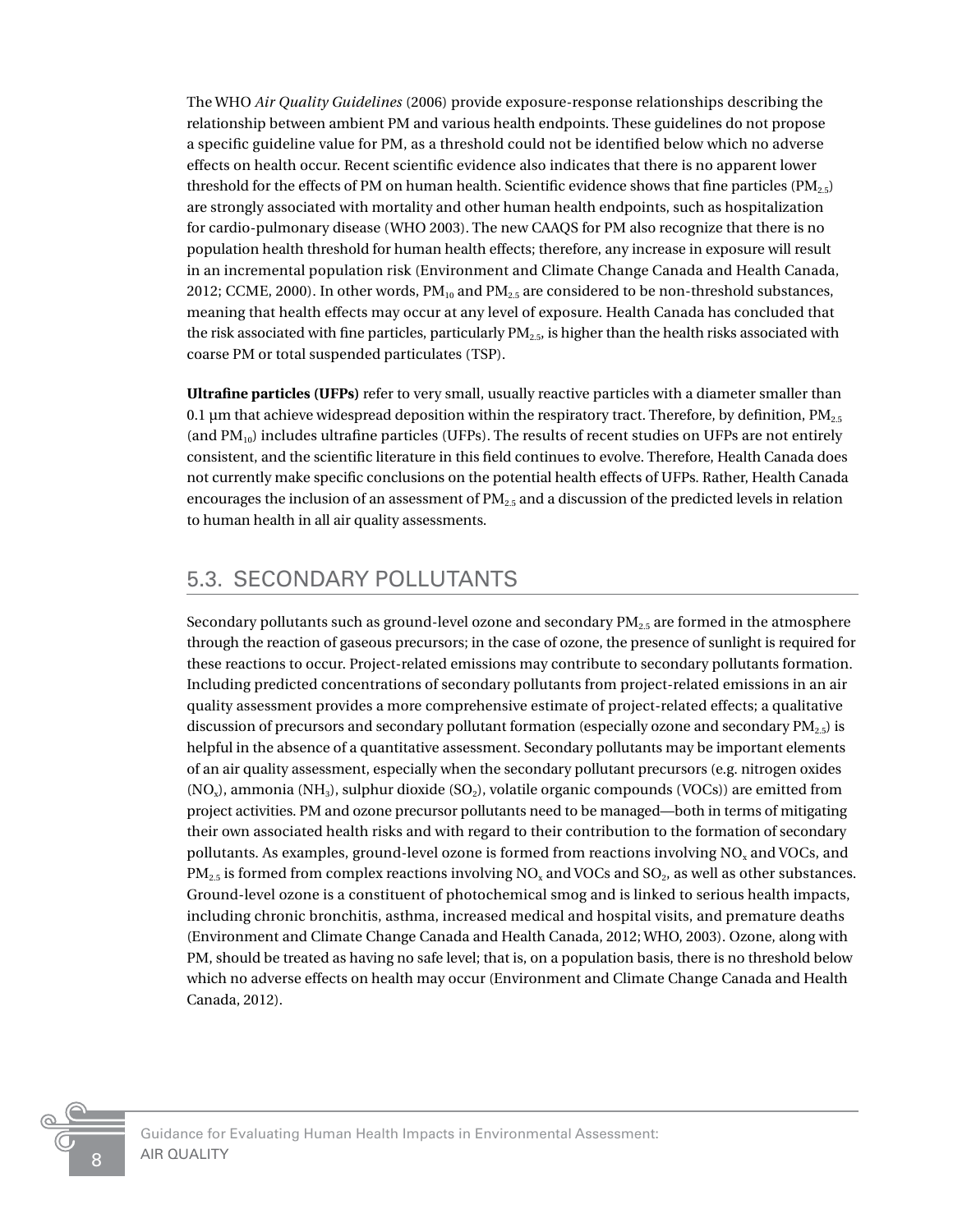<span id="page-12-0"></span>The use of equipment such as engines and generators, as well as other industrial processes, may lead to increased levels of PM and fuel combustion by-products (e.g. PM,  $NO<sub>v</sub>$ ,  $SO<sub>v</sub>$ , carbon monoxide (CO), polycyclic aromatic hydrocarbons (PAHs), VOCs, metals). NO<sub>x</sub> can impair lung function and irritate the respiratory system and are especially problematic for people who already suffer from asthma, bronchitis or other respiratory disease. Similarly, SO<sub>2</sub> at relatively high levels of exposure can cause breathing problems in people with asthma, and there is some evidence that exposure to elevated levels may increase hospital admissions and premature deaths. Exposure to CO may increase hospital admissions for cardiac diseases and, at high levels, CO exposure can cause mortality.

PAHs are relatively non-volatile compounds of low solubility in water. These compounds are mostly adsorbed to particulate matter, on which they are transported. Some PAHs are known to be carcinogenic (e.g. benzo[a]pyrene) (Government of Canada, 1994), as are some volatile organic compounds (VOCs), such as acetaldehyde, formaldehyde, benzene and 1,3-butadiene.

Road transportation (including fuel combustion, tire friction on road pavement and brake usage) is a source of many air pollutants. Equipment used in large development projects can be a significant source of diesel engine exhaust, which is a mix of gases and particles, including criteria air pollutants and air toxics that may damage the lungs and potentially cause cancer. In addition to PM and fuel combustion by-products, traffic-related pollutants include 1,3-butadiene, benzene, formaldehyde, acetaldehyde and acrolein.

Additional air pollutants of concern include hydrogen sulphide (H2S), toxic metals (e.g. cadmium, lead, mercury, manganese, arsenic and nickel), polychlorinated biphenyls (PCBs), dioxins and other persistent organic compounds.

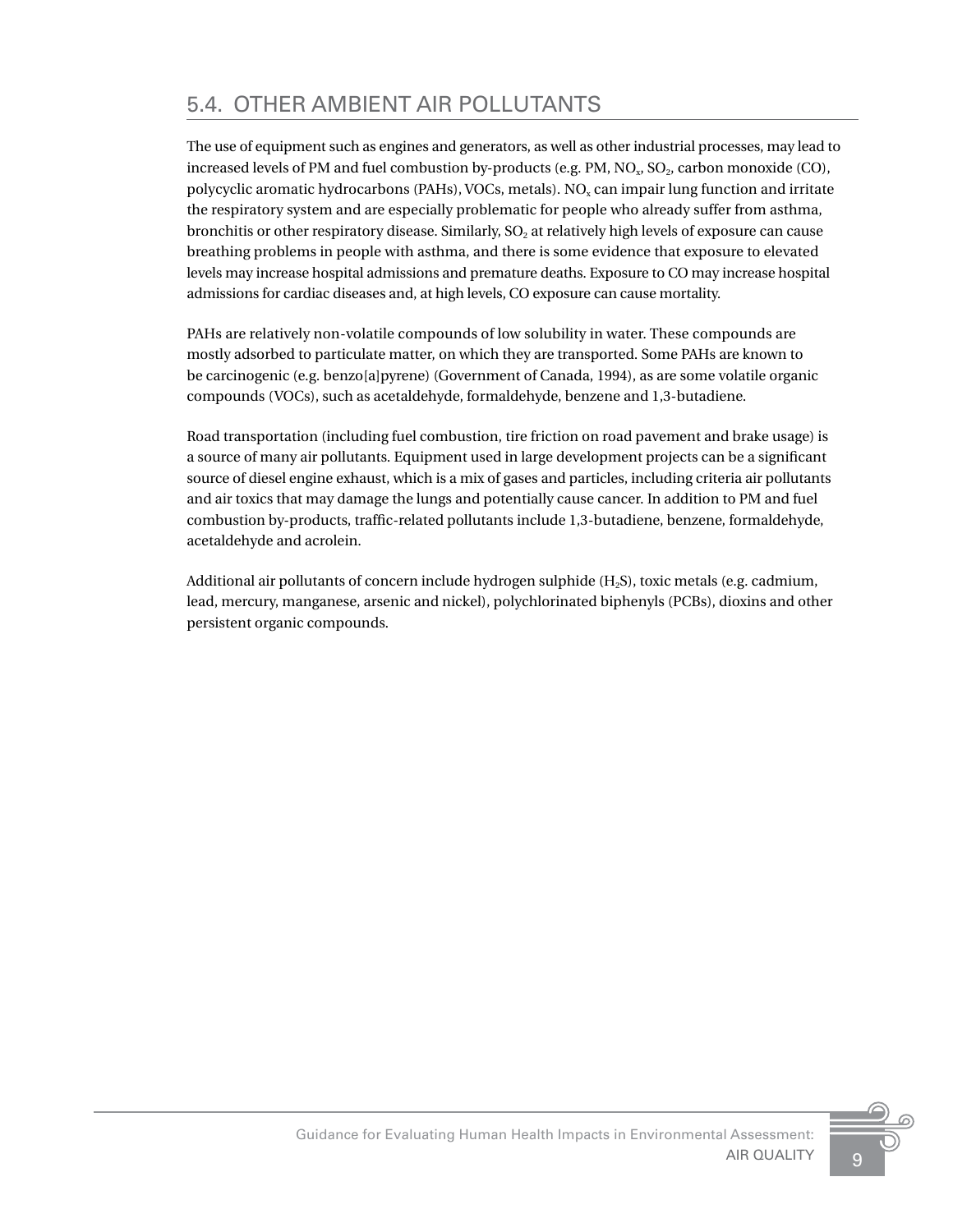# <span id="page-13-0"></span>**CONDUCTING AN AIR QUALITY ASSESSMENT**<br>FOR AN ENVIRONMENTAL ASSESSMENT

Section 6 provides general information about the assessment of project-related changes in ambient air quality in EAs and the potential impacts of these changes on human health. In general, an assessment begins by characterizing the project study area and identifying the people who may be impacted by changes to the environment due to the project. This includes considering the manner of exposure (e.g. inhalation). Next, the possible COPCs are identified and characterized. The existing environment is described, and the emissions and COPCs generated from the project activities are predicted using scenarios and modelling software. The predicted COPC concentrations should be analyzed in relation to appropriate air quality standards (e.g. CAAQS). After estimating the changes in air quality, the assessment should examine and consider the risks to human health due to these changes. Mitigation measures may be recommended to reduce the potential changes to air quality. Measuring COPC levels during the project may assist with implementing or modifying mitigation measures.

## 6.1. DEFINE SPATIAL AND TEMPORAL BOUNDARIES

"Regardless of whether direct measurement or environmental modelling is used, both spatial and temporal variability need to be characterized. Spatial definition of the site is particularly important for the application of any microenvironment analysis. Temporal definition of the site is needed to address changes in chemical concentrations over time." (Health Canada, 2010)

**Spatial boundaries** identify and define the area(s) to be considered in the air quality assessment, including local and regional boundaries. The spatial boundaries of air quality effects are project-specific. Depending upon the amount and types of emissions, a project may affect air quality over a larger or smaller area. Often, a local study area (LSA) and a larger regional study area (RSA) are delineated for the assessment. Maps, diagrams and figures should be used to illustrate the boundaries and distances to project site(s). It is good practice to consider adjacent land use if the ecosystem is sensitive; if the land is or will be used for residential purposes; or if on-site contamination is migrating off-site and potentially impacting adjoining properties (Health Canada, 2010). This step of defining boundaries may be conducted in conjunction with the receptor identification step.

It is good practice to focus a discussion of potential human health impacts on locations where people could be most affected, such as those nearest to the emission sources or those who may be exposed to the highest concentrations of COPCs. The latter point is particularly important if there is high variability in air quality within the spatial boundary identified. However, care must be taken to identify those area(s) where there are people who may experience less exposure—but who are at potential greater risk as a result of higher sensitivity. Identification of these areas may be conducted in conjunction with the receptor identification step (Health Canada, 2010). Note that Health Canada is generally interested in all exposures. Medium- and long-range transport is usually evaluated to the extent that it is bounded by the LSA and RSA. Health Canada encourages the evaluation and discussion of long-range transport, if it is important for a particular project.

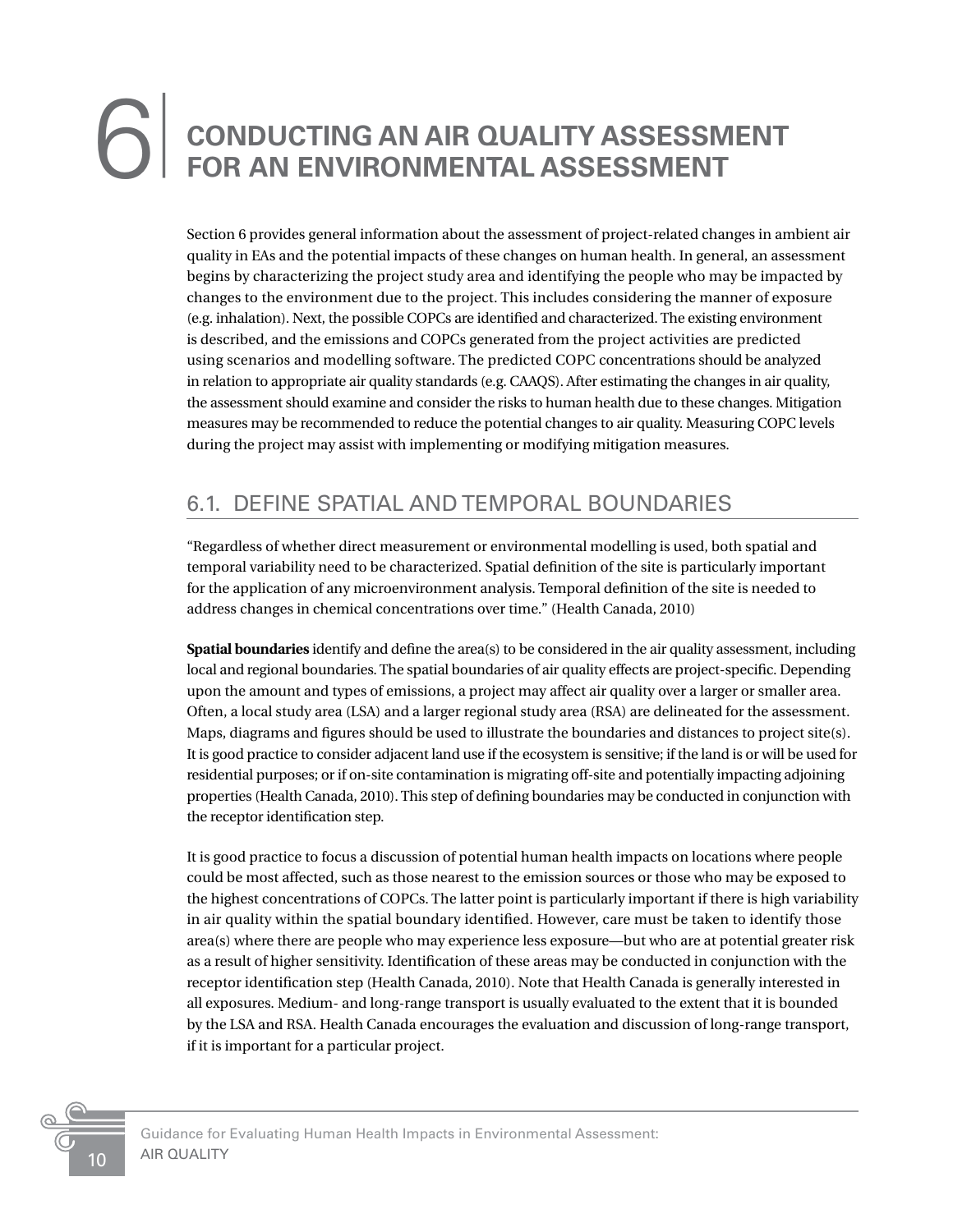<span id="page-14-0"></span>**Temporal boundaries** address the timing and lifespan of the potential impacts of the project, and may be described based on the various project phases (i.e. construction, operation, modification, decommissioning and abandonment). It is good practice to clearly determine the most appropriate temporal scales and descriptions of air quality data (e.g. seasonal or annual variation, 24-hour maximum and averaging times, such as 8-hour, 1-hour, etc.)—particularly when the EA will include a comparison of measured or predicted values for air pollutants to existing standards or guidelines. To enable the evaluation of the impacts of project-related air quality changes on human health over time, it is important that the temporal scales provided in both the modelling predictions and health effects assessment are consistent.

To better characterize the types of exposure experienced by humans near the project site(s), it is good practice to differentiate between acute and chronic exposures when describing potential air quality impacts on humans.

## 6.2. IDENTIFY AND CHARACTERIZE HUMAN RECEPTORS

The identification and description of all existing and reasonably foreseeable human receptors that may be affected by project-related air emissions are necessary for an assessment of potential air quality impacts on human health. It is a good practice to select the most sensitive or exposed individuals in determining these potential impacts. Some individuals are more susceptible to contamination exposure due to the following:

- Physiology (e.g. newborns, children, pregnant or breastfeeding women and elderly people);
- Health status (e.g. immune-compromised persons, and persons suffering from heart disease, respiratory conditions or allergies);
- Behaviour (e.g. amount of time spent outdoors); and
- Lifestyle (e.g. smoking, Body Mass Index (BMI) and exercise status).

It is important to clearly describe the location and distance from the project site(s) of all potential human receptors (permanent, seasonal or temporary)—taking into consideration the different types of land uses (e.g. residential, recreational, industrial, etc.); and identifying all sensitive people (e.g. in schools, hospitals, retirement complexes or assisted care homes). Note that the types of residents and visitors in a particular area will depend on land use, and may include members of the general public and/or members of specific population subgroups (Indigenous peoples, campers, hunters, etc.).

To identify the people that may be affected by project-induced air quality changes, it is useful to provide a map illustrating through isopleths (contour lines showing constant concentration levels) or other means, the predicted pollutant concentrations for those COPCs approaching or exceeding appropriate guidelines and/or standards, overlaid with the receptor locations in the LSA and RSA. Consider that the dispersion of substances into air can affect receptors that are either in close proximity or at considerable distances to the source. If any humans or residences are omitted from the air quality assessment, provide an evidence-based rationale for the exclusion.

Note that occupational exposure and health issues are typically under provincial or territorial jurisdiction.

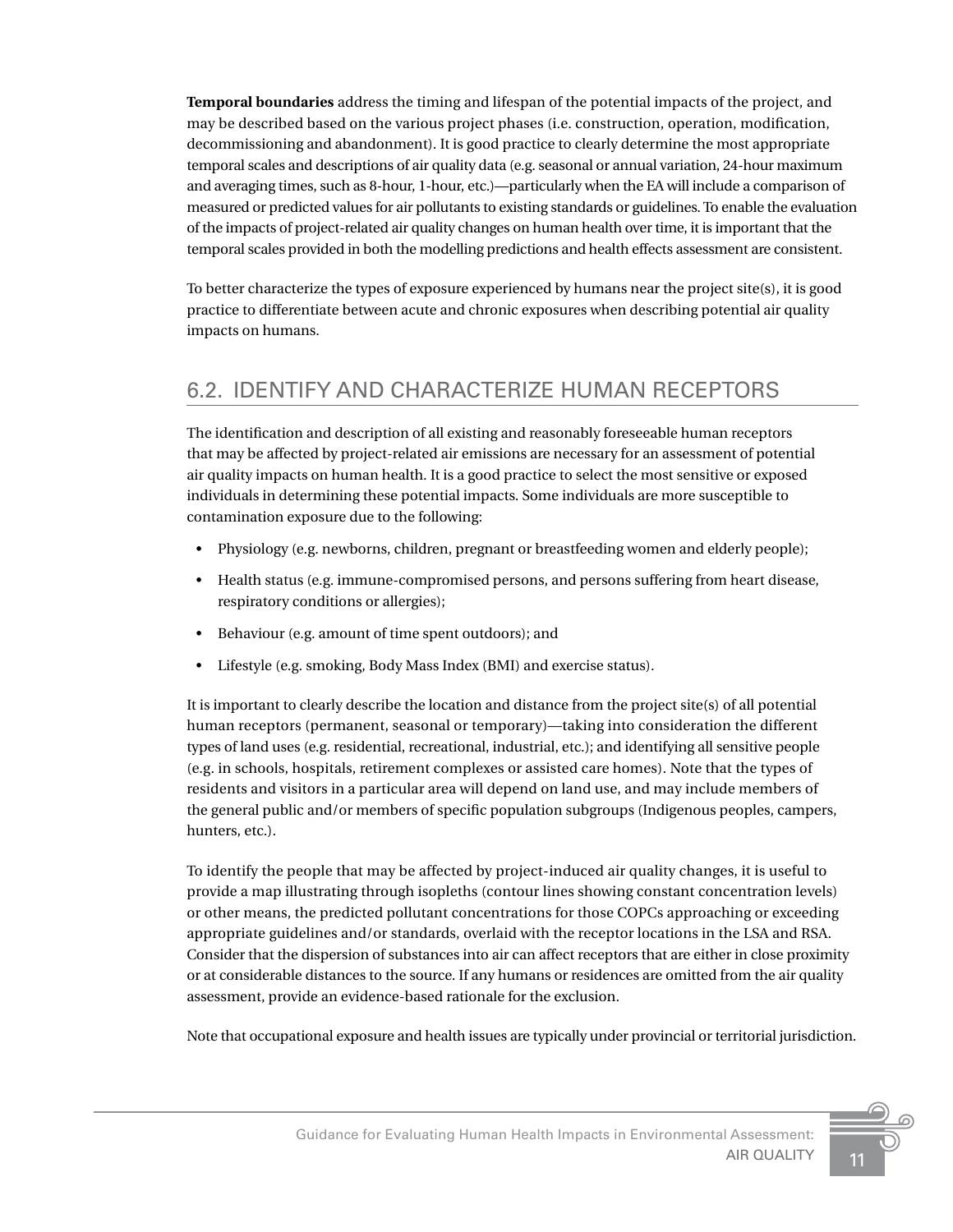# <span id="page-15-0"></span>6.3. DESCRIBE EXPOSURE PATHWAYS

Exposure to air pollutants, such as particulate matter, gaseous chemicals or chemicals adsorbed to particulate matter, occurs primarily via inhalation, which is the main pathway considered in an air quality assessment.

Another potential exposure pathway is the consumption of vegetation, dairy products, meat or game meat from crops or animals that have been exposed to elevated concentrations of airborne contaminants through air deposition to produce, fodder and grazing crops. Health Canada possesses the expertise to review the predicted human health impacts of this mode of contamination, but does not have the ability to verify modelling results that are predictive of this exposure pathway (as discussed in Section 4.1.). It is good practice to employ prediction models obtained from published or other sources that have received peer or regulatory endorsement. Modelling results may indicate that over time, the chemical concentration of contaminants in environmental media may increase (e.g. accumulation over time in soils, bioaccumulation and bio-concentration) due to emissions of airborne contaminants.

## 6.4. IDENTIFY CONTAMINANTS OF POTENTIAL CONCERN

COPCs are chemicals whose concentration(s) may become elevated in ambient air as a result of projectrelated activities, and which have the potential for adverse health impacts based on documented scientific evidence or suspected causal relationships.

The COPCs to be characterized for a project EA are often detailed in the project-specific terms of reference (TOR) or EIS Guidelines. It is good practice to include an inventory of all emissions and potential COPCs resulting from the proposed project in an air quality assessment. All sources should be considered, including project-related processes, on-site vehicle usage and fugitive emissions. All phases of the proposed project should also be considered (e.g. construction, operation, modification, decommissioning and abandonment). The inventory should include the following (as applicable):

- Criteria Air Contaminants, (i.e. sulphur oxides,  $NO_x$ , particulate matter including total PM,  $PM_{10}$ , and  $PM_{2.5}$ , CO, NH<sub>3</sub>, ground-level ozone, and secondary PM);
- Volatile Organic Compounds (VOCs);
- Air pollutants on the *List of Toxic Substances* in *Schedule 1* of CEPA 1999;
- Diesel PM; and
- Other contaminants as appropriate (e.g. heavy metals and PAHs).

As discussed in Section 5, it is widely accepted that  $PM_{10}$  and  $PM_{2.5}$  are considered non-threshold substances, meaning that health effects may occur at any level of exposure. Health Canada holds the view that there is more risk associated with exposure to very fine particles, particularly  $PM_{2.5}$ . IARC recently classified particulate matter as carcinogenic to humans (2013). Health Canada suggests that when assessing the potential health effects of PM, there is acknowledgement that there is no threshold below which there is no adverse health effect.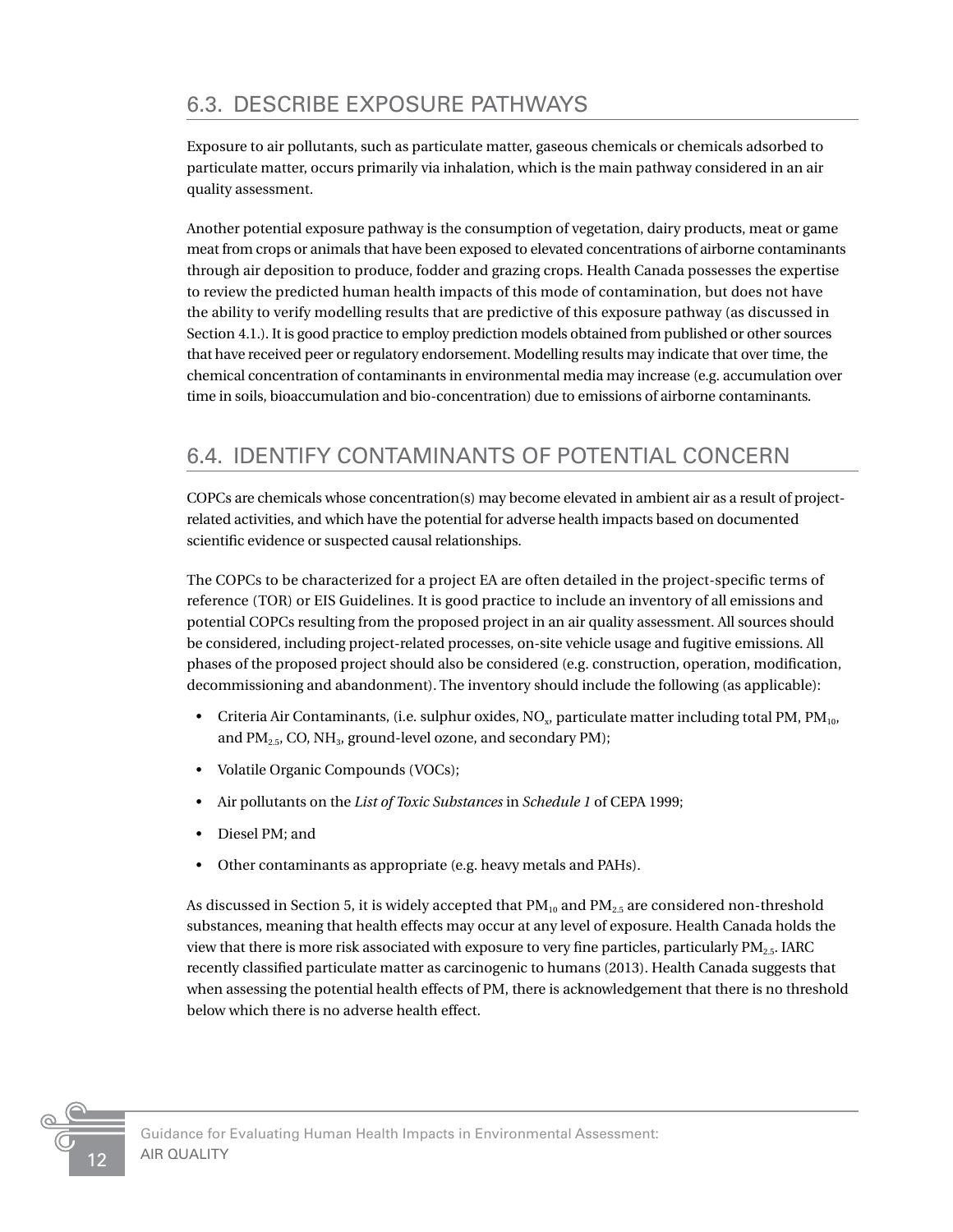<span id="page-16-0"></span>Various sources can help identify COPCs that may be emitted from development projects. These sources include the following: EIS reports, risk assessments, air modelling studies or monitoring data for other similar projects; Environment and Climate Change Canada's National Pollutant Release Inventory; the US EPA; and the Agency for Toxic Substances and Disease Registry.

### 6.5. ASSESSMENT SCENARIOS AND OTHER CONSIDERATIONS

As good practice, an air quality assessment includes information on baseline conditions and predicted increases in airborne concentrations of COPCs associated with the project, along with appropriate comparisons to applicable standards and guidelines, and discussions of potential impacts and risk to human health due to the predicted changes in air quality.

#### 6.5.1 Assessment Scenarios

Health Canada encourages the inclusion of four assessment scenarios in the air quality assessment, namely: *i) baseline; ii) project alone; iii) baseline plus project; and iv) cumulative or future development,* as appropriate. These scenarios are described below. Additional "development or application" cases or scenarios may be assessed for comparative purposes. Assessment scenarios for v) *decommissioning or abandonment* phases may also be relevant.

#### *i) Baseline Conditions (Pre-project or Base Case Scenario)*

The existing baseline levels of air pollutants must be adequately described in order to establish the extent of possible air quality changes related to future project activities (and thus, the subsequent potential impacts on human health). Baseline conditions are the current levels of air pollutants in the RSA, including existing sources, and are usually reported in concentrations, with units of micrograms per cubic metre (µg/m3 ). Comparing predicted COPC concentrations for the project activities to this type of baseline provides information on the sole impact of the project, and the project contributions to the airshed;<sup>1</sup> it does not, however, consider the predicted contributions of already-approved developments in the area.

In some EAs, baseline conditions are reported as concentrations of air pollutants from baseline plus approved but not-yet-built developments. These baseline conditions have higher COPC concentrations than a baseline that excludes approved developments. Comparing predicted COPC concentrations for the project activities to this type of baseline does not present as clear a picture of the contributions of the proposed project alone; it may also contain additional uncertainties associated with the predicted emissions of the approved developments. However, the use of this baseline in the application/development scenario will yield predictions that are higher than the contributions of the project alone, and this may result in additional mitigation measures or more intensively applied mitigation measures to reduce the impacts of the project. It is a good practice to clearly describe if the baseline conditions include—or exclude—approved but not-yet-built facilities or developments.

<sup>1</sup> "An airshed is generally described as an area where the movement of air (and, therefore, air pollutants) can be hindered by local geographical features such as mountains, and by weather conditions." Source: B.C. Air Quality (main page) **www.bcairquality.ca/ airsheds/bc-airsheds.html**

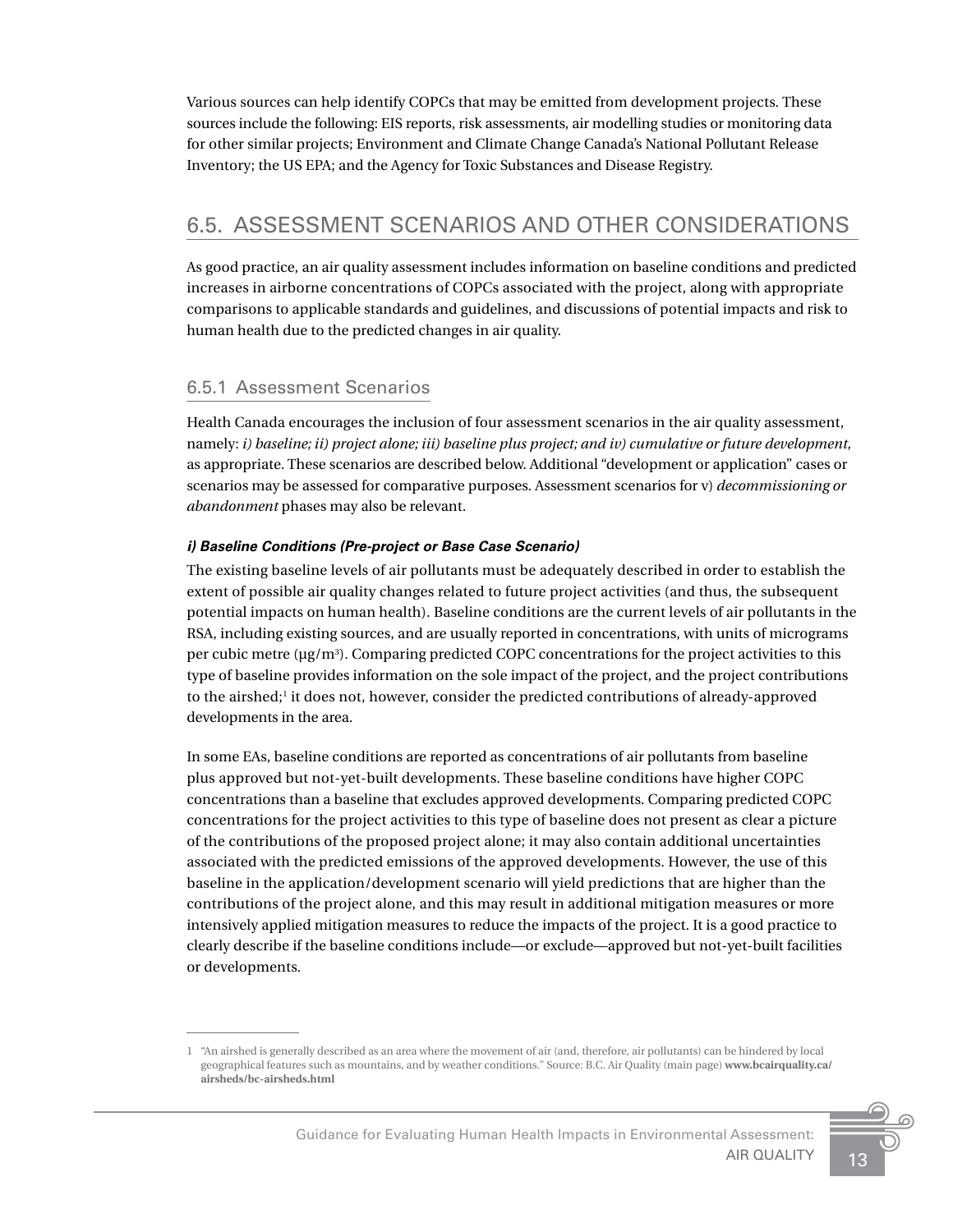In areas where industrial activity is prevalent, the baseline concentrations of contaminants may be elevated compared to surrounding undisturbed or less-developed areas. In these cases, discuss the effect of these higher baseline concentrations of contaminants in the context of project activities during the construction, operation or decommissioning phases.

When describing the existing environment, it may be useful to use actual data available from air quality monitoring networks or stations, including regional or air zone air quality monitoring programs, and monitoring initiated by the proponent or other companies in the project area. Note that Environment and Climate Change Canada collects air quality measurements across Canada through monitoring networks and emissions reporting, although there may be limitations to the applicability of the data (e.g. the distance from the project site to monitors may be substantial). Ambient air quality data for specific monitoring stations can be requested from Environment and Climate Change Canada (see Table B1 in Appendix B) and may also be available from provincial authorities.

For particulate matter (PM $_{2.5}$ ), Health Canada considers 1.8  $\mu$ g/m $^3$  to be the average background (or baseline) level of PM2.5 in Canada (Judek *et al*, 2004). When there are no site-specific values or measurements, it may be appropriate for the air quality assessment to apply this value as the average background level of  $PM_{2.5}$ . As previously discussed in Section 5.2, there is no recognized threshold for the health effects of  $PM_{2.5}$ .

#### *ii) Project Alone Scenario*

Even if the predicted effects of a proposed project may be low, there will be some impacts. Therefore, it is a good practice to report the anticipated project emissions in a "project alone" scenario (i.e. not added to the baseline concentrations). The project-alone scenario provides a clear description of the project's contribution to regional air quality. These data may be predicted using air quality and atmospheric dispersion modelling software—or estimated using measurements obtained from other project operations of a similar type and scale.

It is important to report the emissions from the project alone, as in the following situations:

- in urban or near-urban areas:
- in those regions subject to continuing development; and
- when the assessment includes application scenarios that comprise existing and future facilities.

When discussing predicted concentrations for this scenario, also consider the importance of the values for each project phase, e.g. what percentage of the project is construction versus operation? For example, a construction phase may last 1–2 years, producing types of emissions that would not be released during the project's operation phase.

#### *iii) Baseline + Project Scenario (Application or Development Case)*

It is a good practice to report the development case as the combination of the baseline conditions and the predicted concentrations of COPCs associated with the project (i.e. the project alone scenario). This scenario is key to the determination of air quality impacts of a project, as it estimates the potential future air quality conditions that would exist if the project is approved and proceeds.

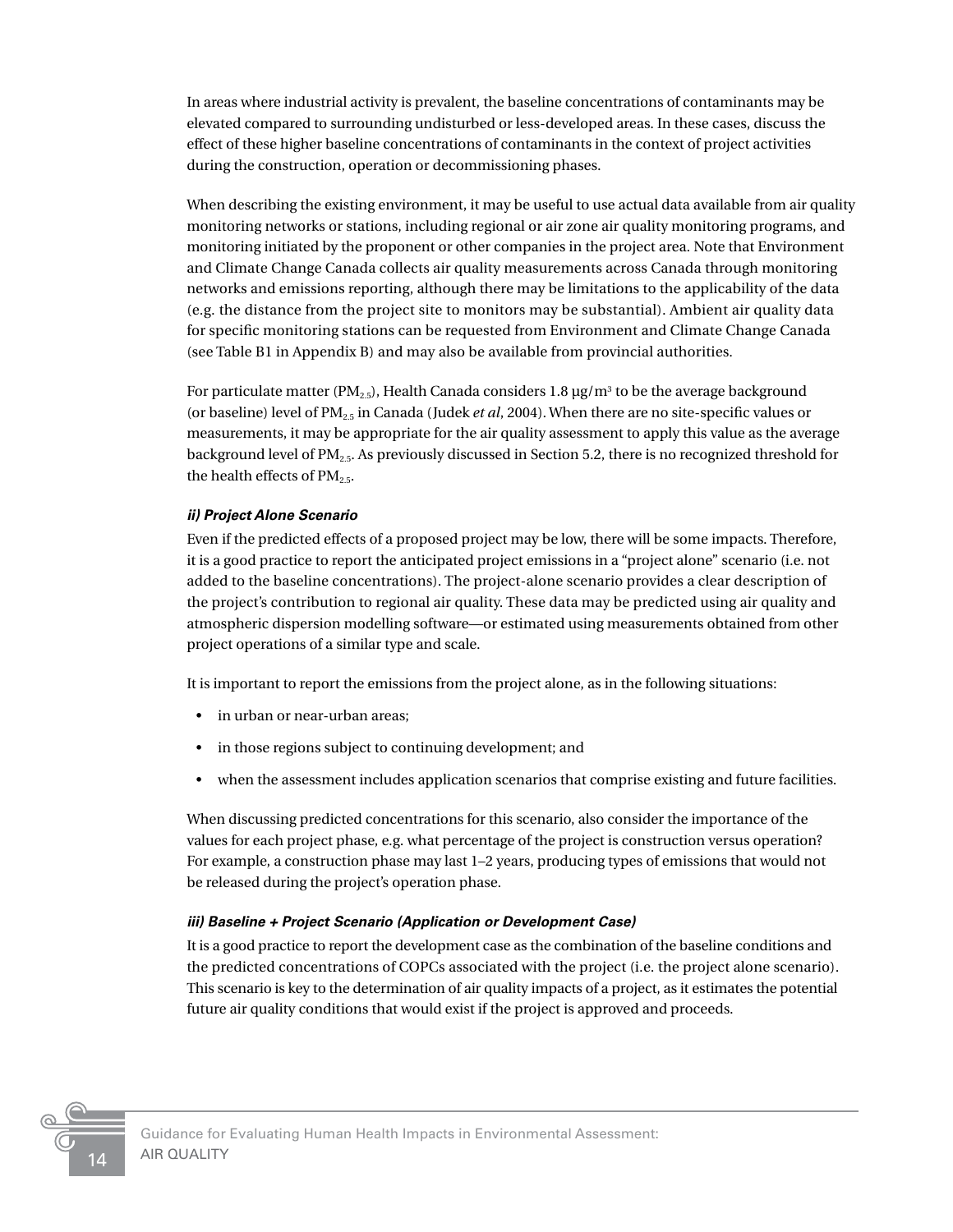#### *iv) Cumulative or Future Development Scenario(s) (Baseline + Project + Future Projects)*

Cumulative effects are the environmental effects of the proposed project in combination with effects from existing and reasonably foreseeable future projects within the same area of influence. An assessment of cumulative effects is required under CEAA 2012 (refer to Section 7 of this document).

Cumulative effects for air quality may be assessed as one scenario, often called the cumulative or future development scenario. Typically, this scenario includes the baseline conditions and predicted changes in COPCs from the project—plus the predicted contributions of COPCs from facilities that are approved but not yet operating, and/or other proposed or likely developments within the study area. The EA may also assess additional future development or application case scenarios for comparative purposes, and to provide additional information on potential future ambient air quality. To model predicted changes in air quality, emissions data from existing projects can be combined with predicted emissions from reasonably foreseeable future projects (estimated from industry averages).

When considering a cumulative effects assessment (CEA) for air quality, note that the evaluation of multiple sources of a COPC from the project (for example, diesel PM from generators and truck-traffic emissions) is considered to be the project-specific scenario and does not constitute a CEA.

#### *v) Project Decommissioning or Abandonment Scenario*

If applicable to the project, consider and discuss anticipated changes in air quality due to decommissioning or abandonment of the project facilities in the air quality assessment. The COPCs to consider will depend on the specific post-project activities undertaken—but are likely to resemble those generated in the construction phase. Identify the duration of decommissioning activities, and the measures that may be incorporated to monitor and control PM and other emissions generated from heavy machinery during demolition. Special consideration is advised when decommissioning or abandonment activities of contaminated soils introduce additional COPCs to ambient air. If applicable, it is good practice to provide information related to monitoring and mitigation measures during the decommissioning phase to ensure acceptable air quality is maintained.

#### 6.5.2 Considerations

It is good practice for the air quality assessment to consider the following points for all scenarios:

- Include a map clearly showing the study area(s) and receptor locations. For COPCs with concentrations predicted to approach or exceed guidelines and/or standards, include maps illustrating the predicted concentrations and the location of the human receptors.
- Provide an evidence-based rationale for the omission of any COPCs from the assessment. (Note that the absence of an applicable screening guideline is not a sound rationale for excluding a COPC from further assessment.)
- Provide the predicted or estimated COPC concentrations for the maximally exposed population, for the most sensitive receptors and at the point of maximum impingement.<sup>2</sup>

<sup>2</sup> A point of impingement is a technical term used in dispersion modelling of air pollutants - it is the pollutant concentration measured when the plume from a source reaches the ground or a building. Maximum point of impingement concentrations are the maximum level projected by the air quality model. Point of impingement concentrations are used in provincial regulations of industrial sources (rather than top-of-stack levels).

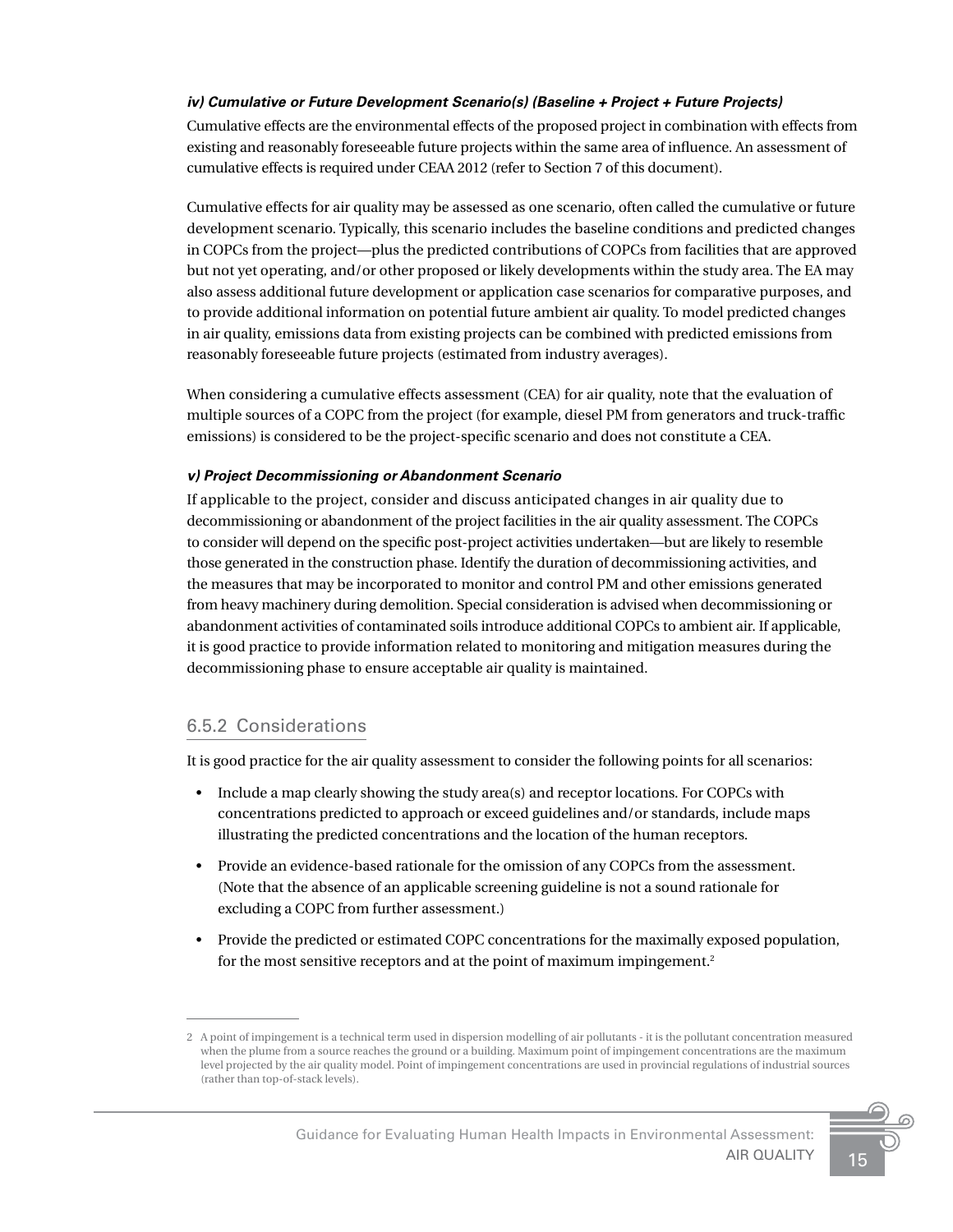- Report data in concentrations ( $\mu$ g/m<sup>3</sup>) (see equations for converting units at the end of Appendix C) that are determined or predicted for time periods corresponding to the applicable health-based standards, guidelines or objectives (e.g. 30- minute, 8-hour, 24- hour and annual intervals). Health-based reference concentrations3 (RfCs) for COPCs will provide guidance on the appropriate averaging times for COPC concentrations (e.g. if there is a 1-hour RfC, then 1-hour averaging of concentrations should be reported and compared).
- It is necessary to consider both **acute (short-term) exposures and chronic (annual/long-term) exposures** for some COPCs. Annual average concentrations for COPCs with chronic health effects should be provided. For COPCs capable of causing toxic effects following short-term exposures (i.e. chemicals to which short-term exposure may result in human health effects), average daily maximum values may not provide adequate information to address potential health risks. Consider SO<sub>2</sub>, where short-term exposures such as 1-hour or in some cases 8-hours, are more important than long-term exposures in terms of toxicity and health effects.
- To enable a comparison of predicted data to health-based standards and guidelines, report contaminant concentrations in  $\mu$ g/m<sup>3</sup>, rather than reporting only the emission rates, such as tonnes/year.
- Include predictions of particulate matter in the assessment, including  $PM_{2.5}$ . When benchmarking predicted air quality levels against the CAAQS or other standards, it is important to consider not just the numerical target of the standard—but also the averaging time period and the statistical form (for the CAAQS, see Table C1 in Appendix C). For  $PM_{2.5}$ , there are two CAAQS aimed at reducing the health effects of short-term and long-term exposure. The CAAQS are not a "polluteup-to" level and population health effects occur at levels below the CAAQS. Jurisdictions are urged to take remedial and preventive actions to reduce anthropogenic emissions to the extent practicable to protect against significant air quality deterioration—as there are no recognized thresholds for the health effects of  $PM_{2.5}$  and ozone.
- Ozone itself is rarely emitted from project activities, although its precursors often are. The effect of a proposed project on ground-level ozone levels should not be dismissed because the predicted change will be "very small." Ideally, the project's contribution to regional formation of ground-level of ozone will be modelled and included in assessments. If not, provide a discussion of the regional environment, for example, a description of ozone formation, and the regional emissions and conditions that influence its formation. Compare the predicted ozone levels against the CAAQS. As with  $PM<sub>2.5</sub>$ , health effects of ozone exposure occur at all levels.
- Discuss the emission of precursors to urban smog and ground-level ozone  $(NO<sub>2</sub>, SO<sub>2</sub>, VOCs,$ etc.). If secondary pollutants (e.g. ground-level ozone and secondarily-formed PM) are not being considered in an air quality assessment, include a thorough, evidence-based rationale for their exclusion. If a quantitative assessment is not possible, it is useful to include a qualitative assessment that analyzes the likely directional impact—based on precursor emissions and the local air quality regime.

<sup>3</sup> **Reference Concentration:** An estimate (with uncertainty spanning perhaps an order of magnitude) of a continuous inhalation exposure to the human population (including sensitive subgroups) that is likely to be without an appreciable risk of deleterious non-cancer health effects during a lifetime (US EPA).



Guidance for Evaluating Human Health Impacts in Environmental Assessment: AIR QUALITY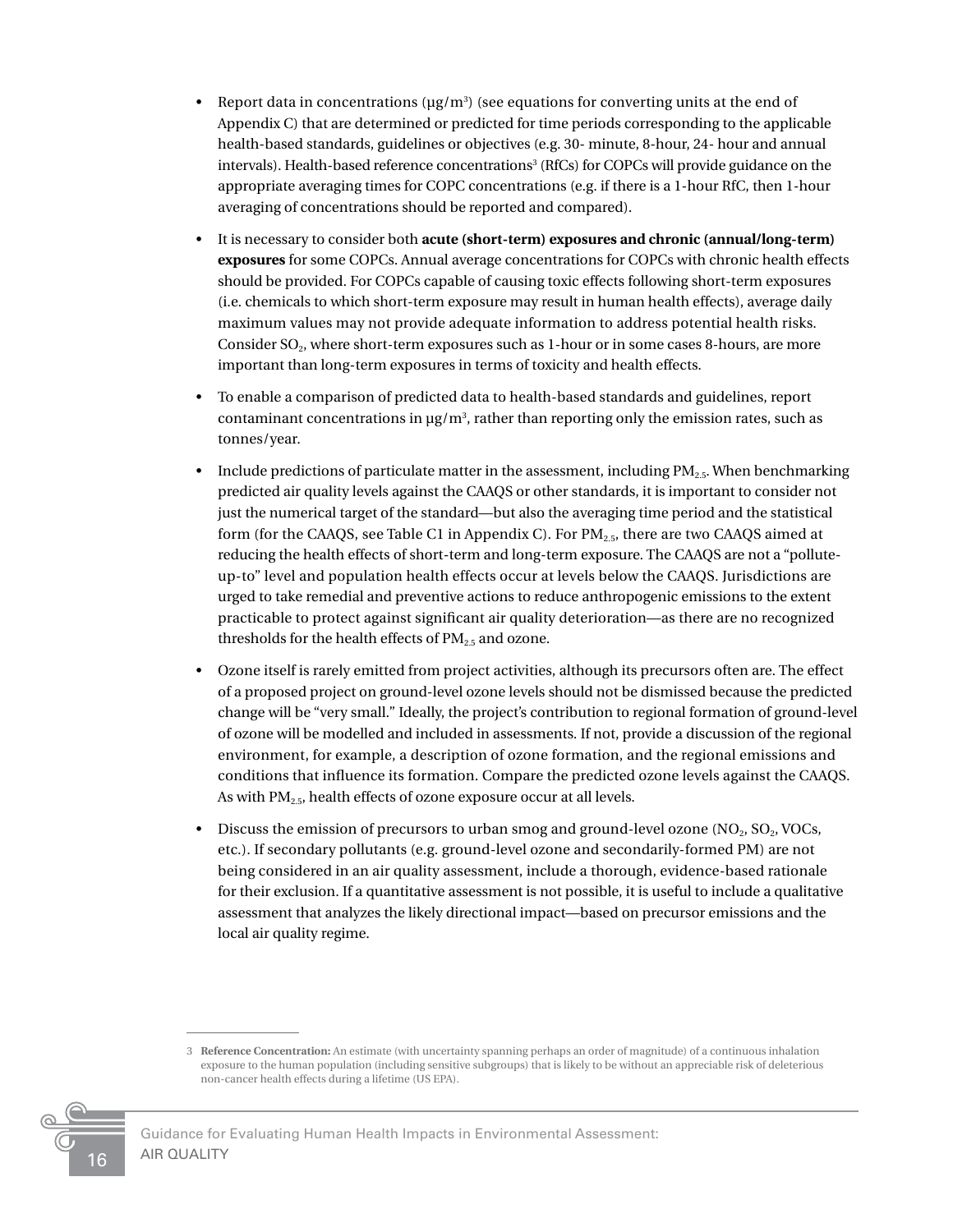# <span id="page-20-0"></span>6.6. DETERMINE IMPACTS OF CHANGES TO AIR QUALITY

Compare predicted concentrations for each assessment scenario to appropriate and relevant human health-based air quality guidelines and standards. If predicted concentrations or levels of COPCs and particulate matter remain well below the CAAQS or applicable criteria or guidelines, then generally no further assessment is necessary. However, it is important to identify and comment on the project's overall contribution of pollutants to the local airshed, regardless of whether the predicted values are well below the standards or criteria. Keep in mind that CAAQS for  $PM_{25}$  and ozone are not to be considered as thresholds or limits of pollution.

Where the predicted COPC concentrations approach or exceed air quality guidelines and standards, the environmental assessment should include a discussion of the potential impacts of these exceedances on human health. In some cases, it may be prudent to proceed to a further level of assessment—using a detailed quantitative human health risk assessment (HHRA).

It is a good practice to conduct a quantitative HHRA in the following situations:

- The assessment predicts that COPC values exceed applicable guideline or standards.
- The project contributes to local air pollutant levels (e.g. the project is the dominant source of pollutant "X" in the area).
- The project contribution leads to a significant deterioration in air quality compared to current levels.
- The project is proposed for a region that is already experiencing environmental pressures from other development projects.

Note that in some cases, contaminants bound to PM may pose unacceptable risk to human health at low levels of PM concentrations—making further assessment necessary to determine if an unacceptable risk may occur.

A detailed quantitative HHRA generally yields more refined conclusions of risk, especially for complex projects with various activities. An HHRA considers the hazards and risks of multiple COPCs, toxicities and exposure pathways, including country foods. In keeping with the precautionary principle, a quantitative HHRA should assess COPCs that are known or suspected carcinogens as carcinogens (i.e. where there may be limited information on carcinogenicity in humans, but strong evidence based on animal studies). IARC provides information and classification on the carcinogenic risks of various substances.

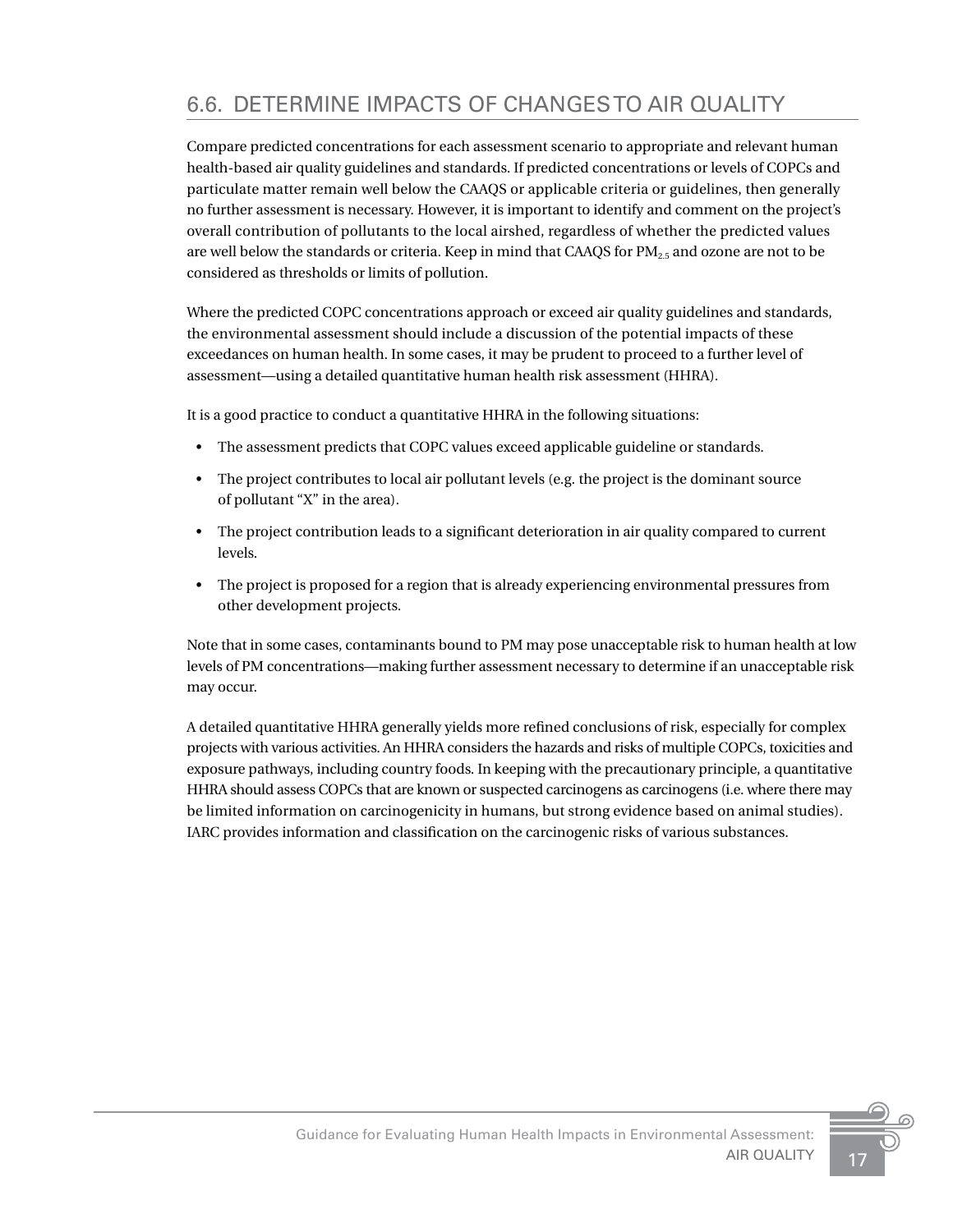### <span id="page-21-0"></span>6.7. MITIGATION

Mitigation aims to eliminate, reduce or control adverse environmental effects related to a project. Health Canada prefers that all projects attempt to minimize air emissions to the greatest extent possible, regardless of any upper limits referenced in the applicable criteria, guidelines or standards.

Health Canada views mitigation of negative impacts to air quality as important, especially in the following situations:

- The project contribution leads to a significant deterioration in air quality over existing levels.
- Exceedances or near-exceedances of air quality objectives and guidelines are anticipated.
- The project "load" or contribution to the local airshed is a large proportion of the criteria or guideline value.
- The project is proposed for a region that is already experiencing environmental pressures from other development projects.
- Potential human health impacts are predicted.

Health Canada encourages the use of all available mitigation measures that are technically and economically feasible to limit negative impacts to air quality. The best management activities outlined in *Best Practices for the Reduction of Air Emissions from Construction and Demolition Activities* (Cheminfo, 2005) can be implemented to mitigate air quality effects during the site preparation and construction phase.

Health Canada prefers that mitigation measures also be used in instances when project-related human health impacts are considered minor (in keeping with the CAAQS principles of KCAC and CI). If a low-cost mitigation measure exists and its ability to reduce harmful air emissions is well established, Health Canada encourages the implementation of the measure. It is good practice to describe in the EA documentation the mitigation measures to be employed to address any exceedances or near-exceedances of guidelines. If possible, include details of modelling studies, monitoring or past experience with a mitigation strategy to outline the anticipated effectiveness of a specific measure. If substantial baseline air quality contamination exists at or near the project site(s), the potential for air quality contamination introduced by project-related activities may necessitate consideration of additional mitigation measures.

**An Air Quality Management Plan,** often part of an environmental management plan for a project, may form the basis for mitigation measures; ideally, this plan addresses the management of all potentially harmful emissions from project-related activities. Such a plan may be implemented during the various project phases, to ensure that potentially harmful air pollutants and possible adverse human health impacts are minimized. Air quality management plans often include measures to limit the frequency and duration of people's exposure to COPCs, airborne dust and  $PM_{25}$  during all phases of the project.

Upon request from a responsible authority, review panel or other jurisdiction conducting an EA, Health Canada may review an air quality management plan and provide information or knowledge on the effectiveness of any proposed mitigation measures.



Guidance for Evaluating Human Health Impacts in Environmental Assessment: AIR QUALITY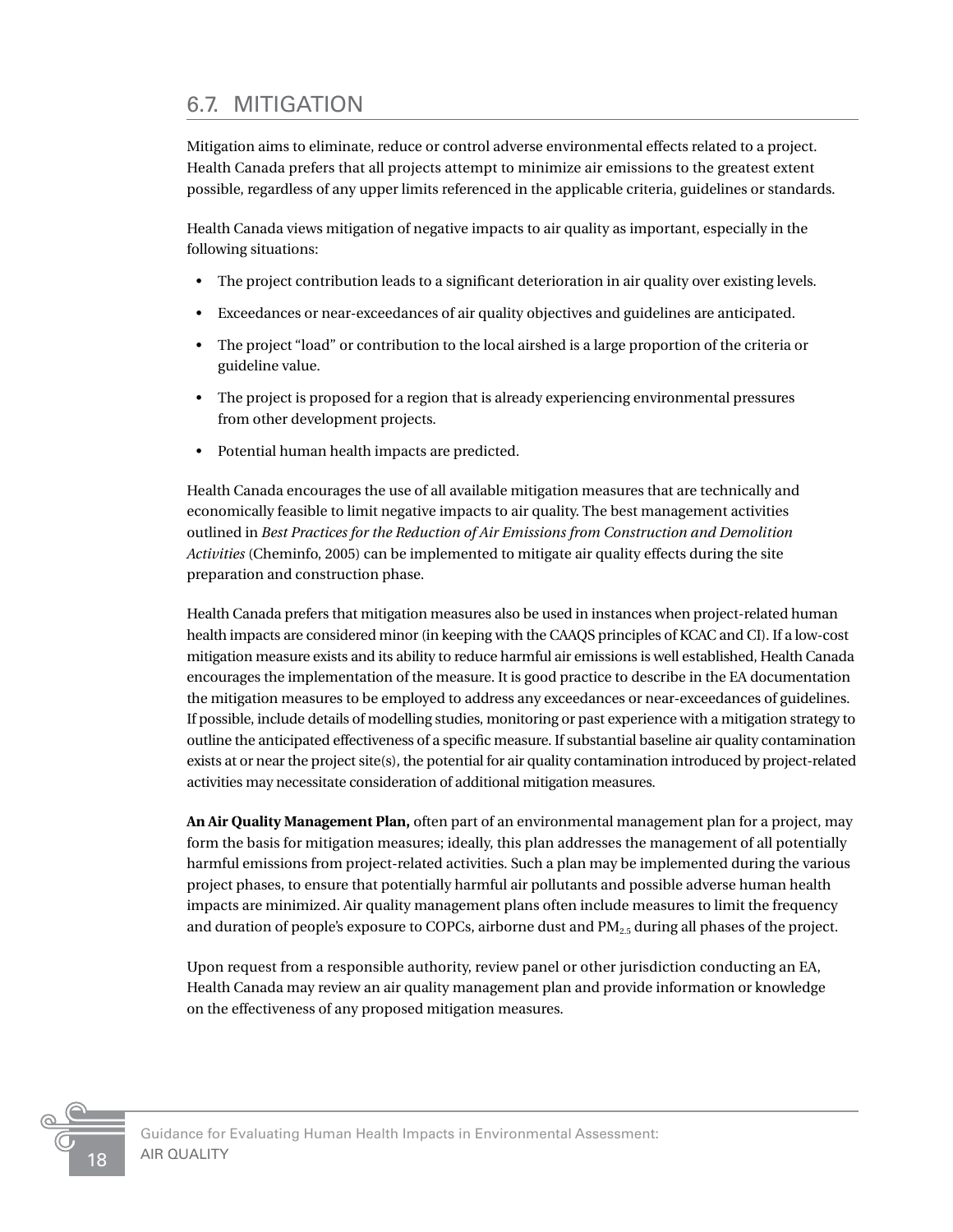# <span id="page-22-0"></span>6.8. MONITORING

For some projects, air quality monitoring may be advisable to determine the accuracy of predictions; to help verify whether standards are being met; and to assist with implementing or modifying mitigation measures. The extent of monitoring will depend on the project activities, predicted health effects and predictions of COPCs approaching unacceptable concentrations. Monitoring activities may be part of a follow-up program as defined in CEAA 2012.

Health Canada encourages the monitoring of air contaminants when exceedances or near-exceedances of air quality criteria, standards and/or guidance values are predicted or reported—or if the project is predicted to contribute significantly to the elevation of COPC levels above baseline concentrations. Monitoring is also advisable if there is a high degree of uncertainty regarding the project's effects on air quality.

The following questions may assist in determining if monitoring is appropriate:

- Is there significant public concern about the possibility of changes in air quality?
- Is there uncertainty about one or more predicted emissions/COPCs as a result of project activities (e.g. due to difficult modelling issues)?
- Is there potential for novel contaminants to be released, emitted, mobilized or modified as a result of project activities?
- Are new technologies, substances and/or monitoring techniques being used for project activities?
- Have any exceedances been predicted for COPCs in any of the assessment scenarios?
- Are there especially sensitive receptors nearby (e.g. children or seniors)?

Health Canada may make available information or knowledge regarding monitoring plans upon request by a responsible authority, review panel or other jurisdiction conducting an EA. In regards to monitoring activities, Health Canada prefers that a representative number of samples be collected, during different seasons, at locations where potential receptors may be affected. Upon request, Health Canada may also make available information or knowledge on the siting of monitoring stations for regions with an appreciable human presence (e.g. permanent residences, seasonal or temporary residences).

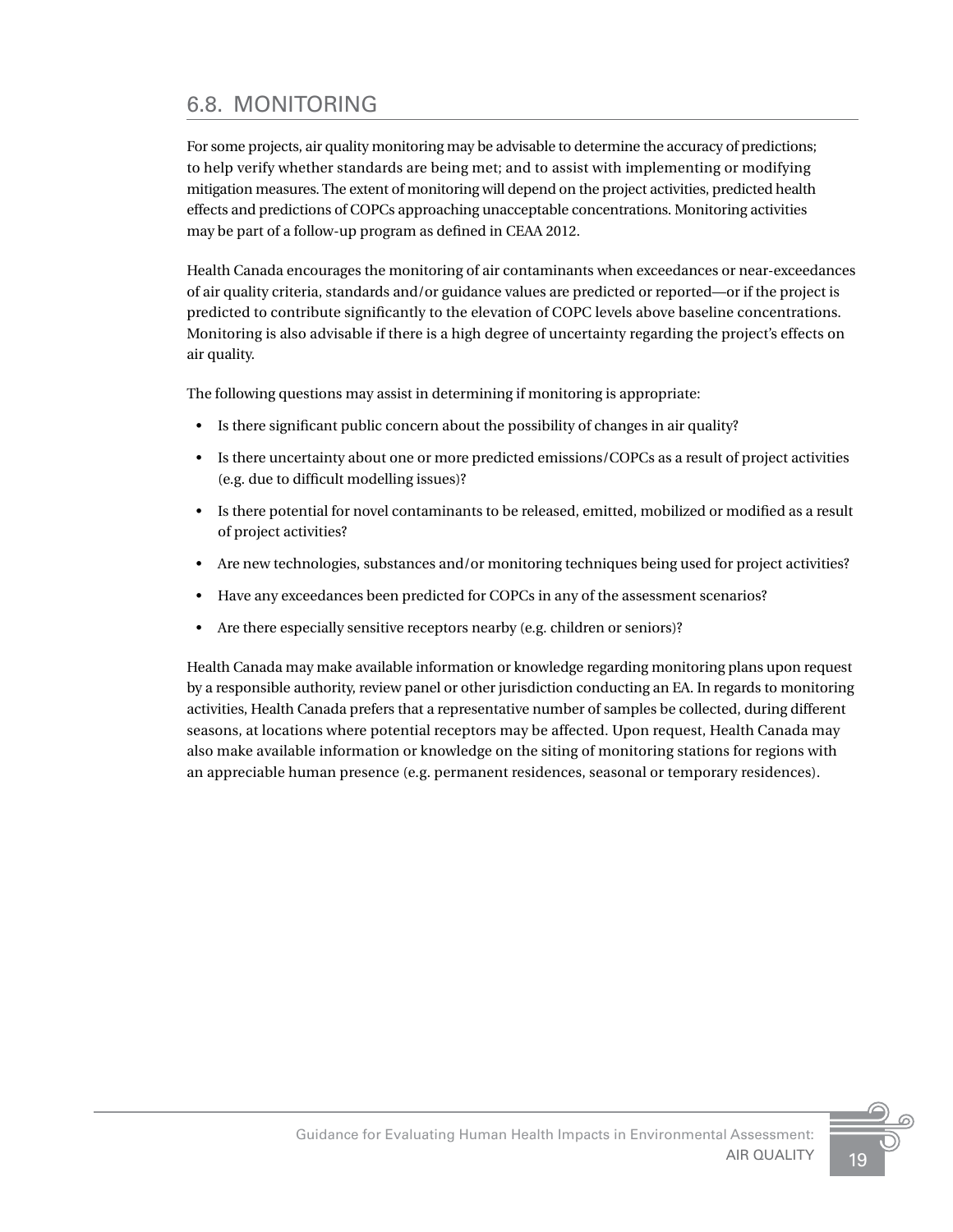# <span id="page-23-0"></span>7<sup>|</sup> **ASSESSMENT OF CUMULATIVE EFFECTS**

Under CEAA 2012, subsection 19(1), an environmental assessment must consider "the environmental effects … and any cumulative environmental effects that are likely to result from the … designated project in combination with other physical activities that have been or will be carried out."

Considerations for a cumulative effects scenario in an air quality assessment are discussed in Section 6.5 of this document. If the cumulative effects assessment identifies changes to ambient air quality that exceed project-only effects, Health Canada encourages that further monitoring and/or mitigation measures be considered.

For guidance on assessing cumulative effects, consult the Canadian Environmental Assessment Agency's website for up-to-date guidance materials: **www.ceaa.gc.ca**

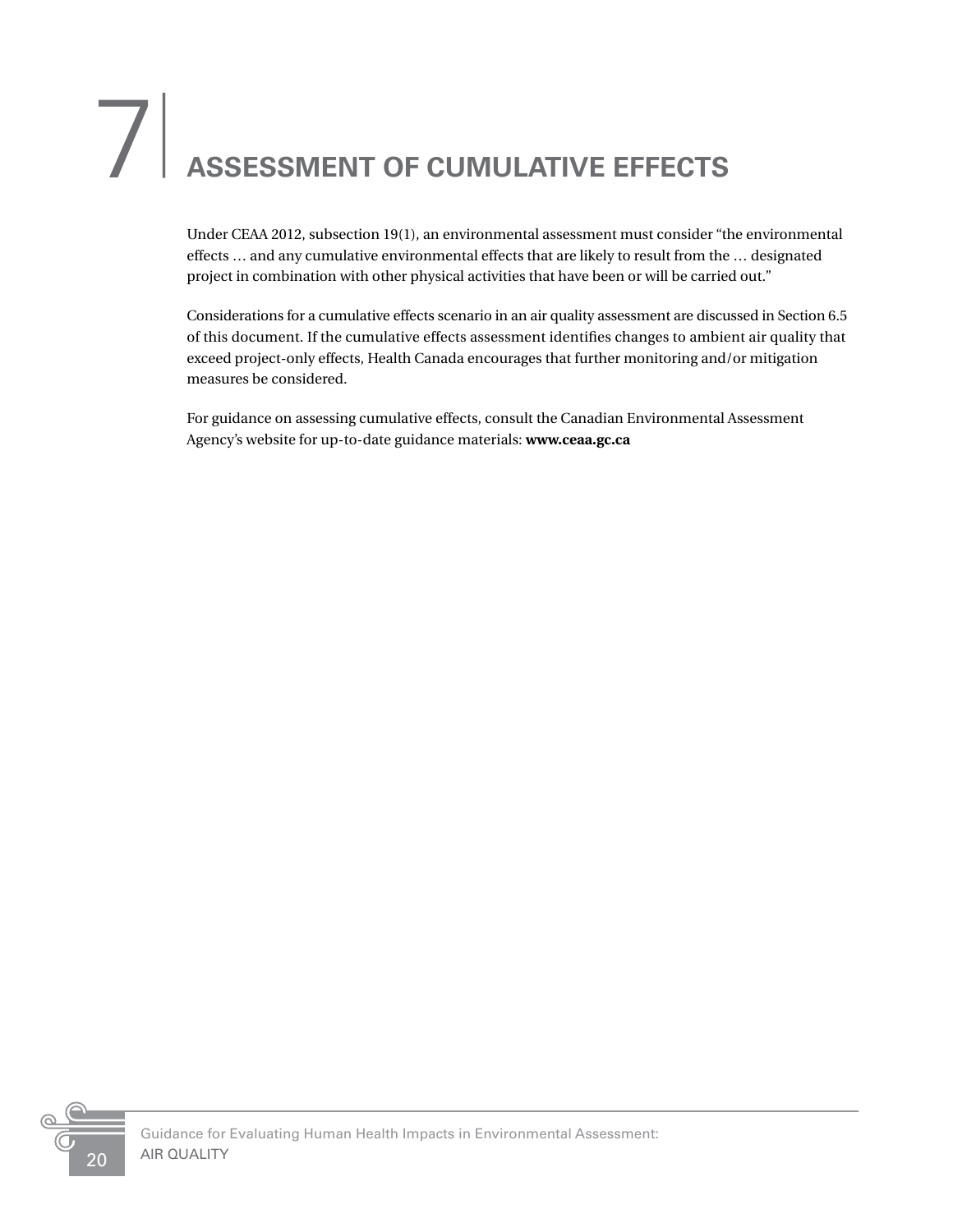# <span id="page-24-0"></span>8| **FOLLOW-UP PROGRAMS**

Under CEAA 2012, a "follow-up program" means a program for:

- a) verifying the accuracy of the environmental assessment of a designated project; and
- b) determining the effectiveness of any mitigation measures.

It may be appropriate to consider a follow-up program for air quality if one of the following applies (note: this is not a comprehensive list):

- There is uncertainty about the modelling of contaminant(s) emissions;
- There is uncertainty whether proposed mitigation measures will be effective (e.g. the use of novel technologies or complex systems); or
- The project is located near large population centres, therefore posing a greater potential for exposure and health effects.

For further and up-to-date information on follow-up programs, contact the Canadian Environmental Assessment Agency, Canadian Nuclear Safety Commission, or National Energy Board, as appropriate.

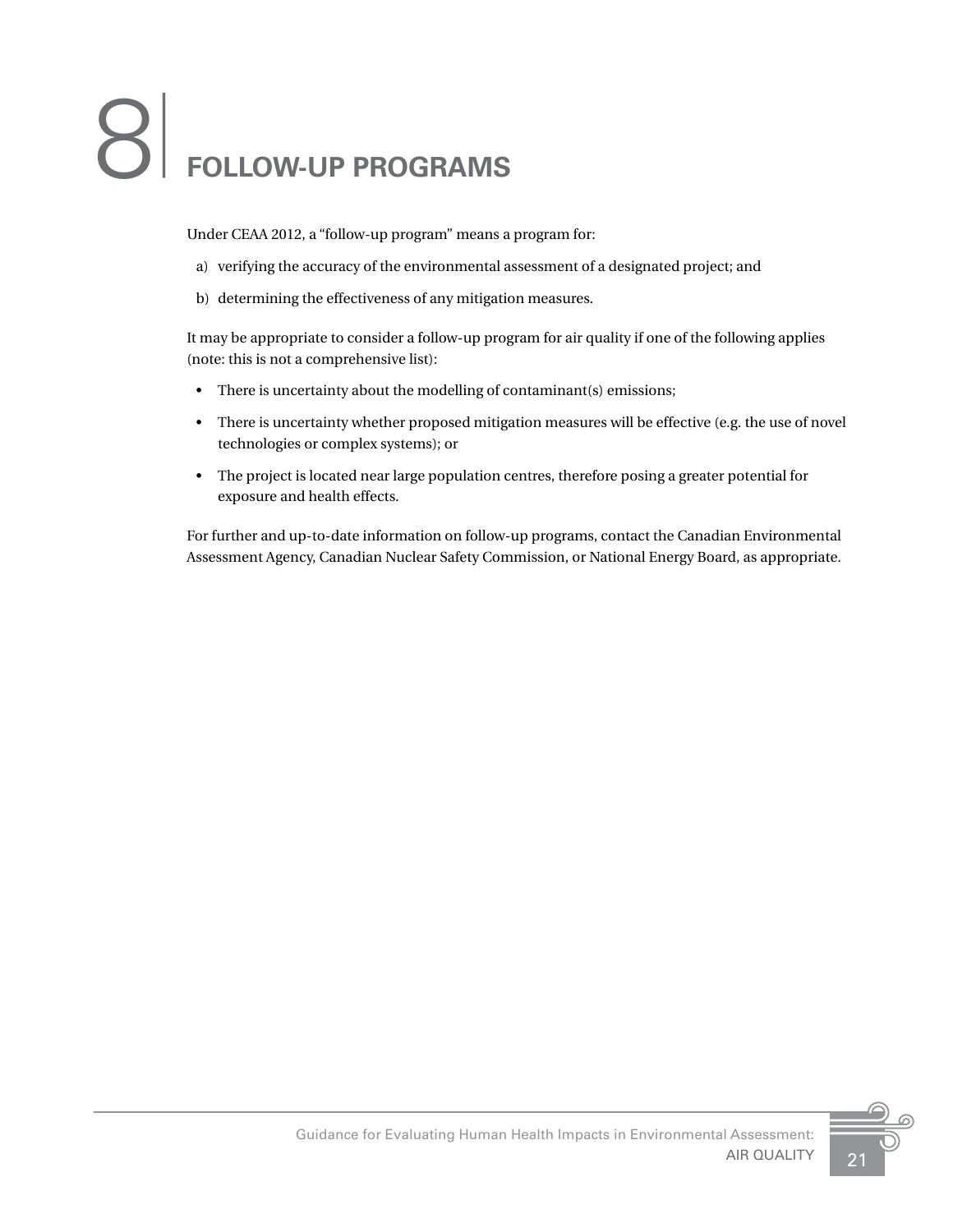# <span id="page-25-0"></span>9<sup>|</sup> **REFERENCES**

Canada Gazette Part I, August 12, 1989. Volume 123, Number 32. Available online at: **www.collectionscanada.gc.ca/databases/canada-gazette/093/001060-119.01-e.php?document\_id\_ nbr=930&f=p&PHPSESSID=jgn2j8sr2s3ad07pkh7ljsj3m1**

Canada Gazette Part I. May 25, 2013. Objectives for Ambient PM2.5 and Ozone [Canadian Ambient Air Quality Standards (CAAQS) for PM2.5 and Ozone]. Volume 147, Number 21. pp 1243-1246.

Canadian Council of Ministers of the Environment (CCME). 2000. *Canada-wide Standards for Particulate Matter and Ozone*. Available online at: **www.ccme.ca/en/resources/air/pm\_ozone.html**

CCME. 2007. Guidance Document on Continuous Improvement (CI) and Keeping-Clean-Areas-Clean (KCAC). Canada-wide Standards for Particulate Matter and Ozone. Available online at: **www.ccme.ca/ en/resources/air/pm\_ozone.html**

CCME. 2012. Canadian Ambient Air Quality Standards (CAAQS) for Fine Particulate Matter (PM2.5) and Ozone. Available online at: **www.ccme.ca/en/resources/air/pm\_ozone.html**

*Canadian Environmental Assessment Act*. S.C. 2012, c. 19, s. 52. 2012. Available online at: **laws-lois.justice.gc.ca/eng/acts/C-15.21/index.html**

*Canadian Environmental Protection Act*. S.C. 1999, c. 33. 1999. Available online at: **laws-lois.justice.gc.ca/eng/acts/C-15.31/index.html**

Cheminfo Services Inc. 2005. *Best Practices for the Reduction of Air Emissions From Construction and Demolition Activities*. Prepared for Environment Canada by Cheminfo Services Inc. March 2005.

Environment Canada and Health Canada. 2012. *Canadian Smog Science Assessment: Highlights and Key Messages*. Available online at: **www.ec.gc.ca/Publications/default.asp?lang=En&xml=AD024B6B-A18B-408D-ACA2-59B1B4E04863**

Government of Canada, Environment Canada and Health Canada. 1994. *Canadian Environmental Protection Act*. Priority Substances List Assessment Report: Polycyclic Aromatic Hydrocarbons. Available online at: **www.hc-sc.gc.ca/ewh-semt/pubs/contaminants/psl1-lsp1/hydrocarb\_aromat\_polycycl/ index-eng.php**

Health Canada. 2010. *Federal Contaminated Site Risk Assessment in Canada, Part V: Guidance on Human*  Health Detailed Quantitative Risk Assessment for Chemicals (DQRA<sub>CHEM</sub>). Contaminated Sites Division, Safe Environments Directorate, Health Canada, Ottawa.

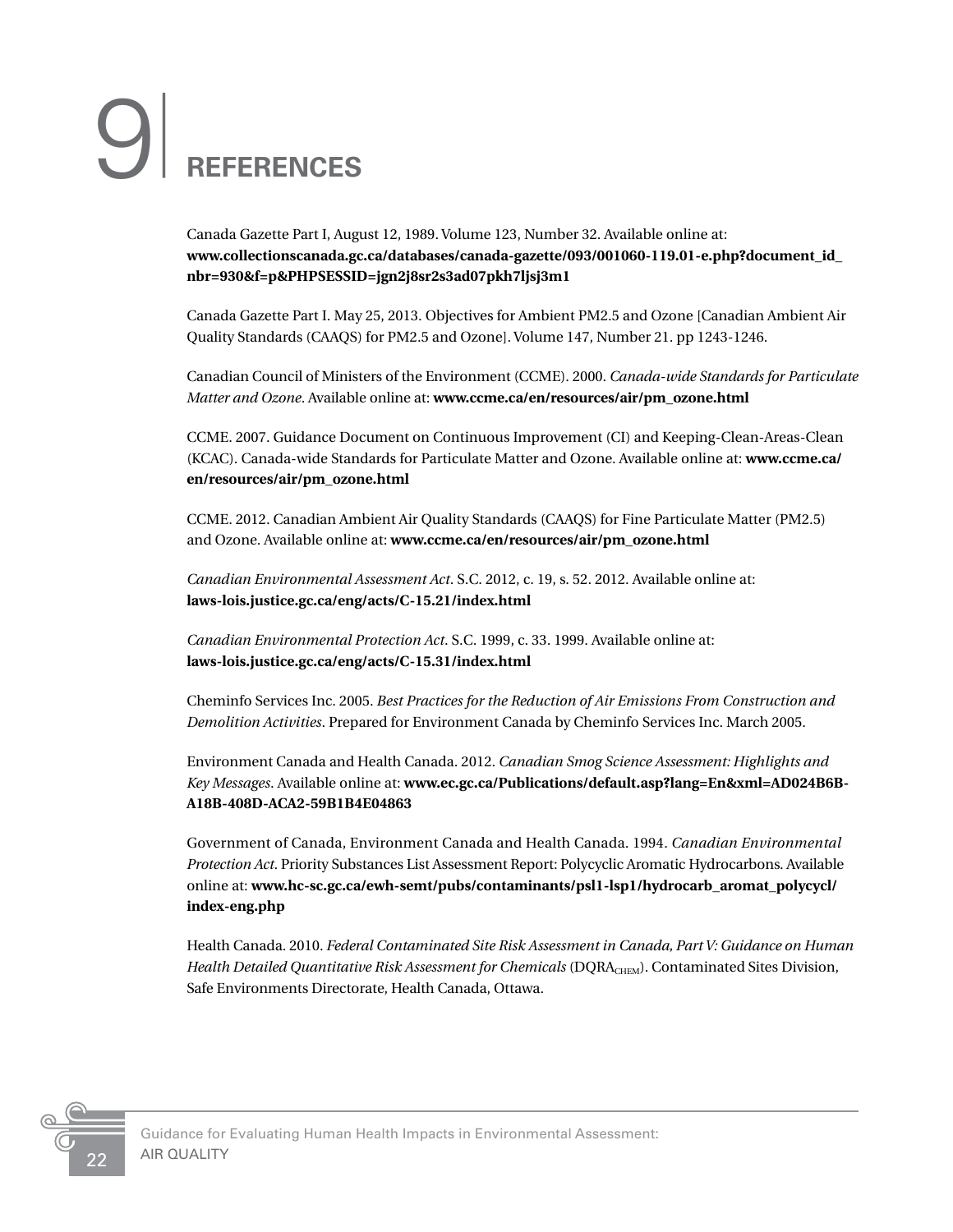International Agency for Research on Cancer (IARC). 2013. IARC monographs on the evaluation of carcinogenic risks to humans. Volume 109. Outdoor air pollution. Lyon: International Agency for Research on Cancer.

Judek, S., Jessiman, B., Stieb, D. and Vet, R. 2004. *Estimated Number of Excess Deaths in Canada Due To Air Pollution*. Health Canada and Environment Canada.

Lim et al. 2012. *A comparative risk assessment of burden of disease and injury attributable to 67 risk factors and risk factor clusters in 21 regions, 1990–2010*: a systematic analysis for the Global Burden of Disease Study 2010. Lancet 2012; 380: 2224–60.

World Health Organization (WHO). 2003. *Health aspects of air pollution with particulate matter, ozone, and nitrogen dioxide*. Report on a WHO Working Group. Bonn, Germany 13-15 January 2003. Copenhagen: World Health Organization. Available online at: **www.euro.who.int/\_\_data/assets/pdf\_ file/0005/112199/E79097.pdf**

World Health Organization (WHO). 2006. *WHO Air quality guidelines for particulate matter, ozone, nitrogen dioxide and sulfur dioxide; global update 2005*. Summary of risk assessment. Geneva, Switzerland: World Health Organization. Available online at: **www.who.int/phe/health\_topics/ outdoorair/outdoorair\_aqg/en/index.html**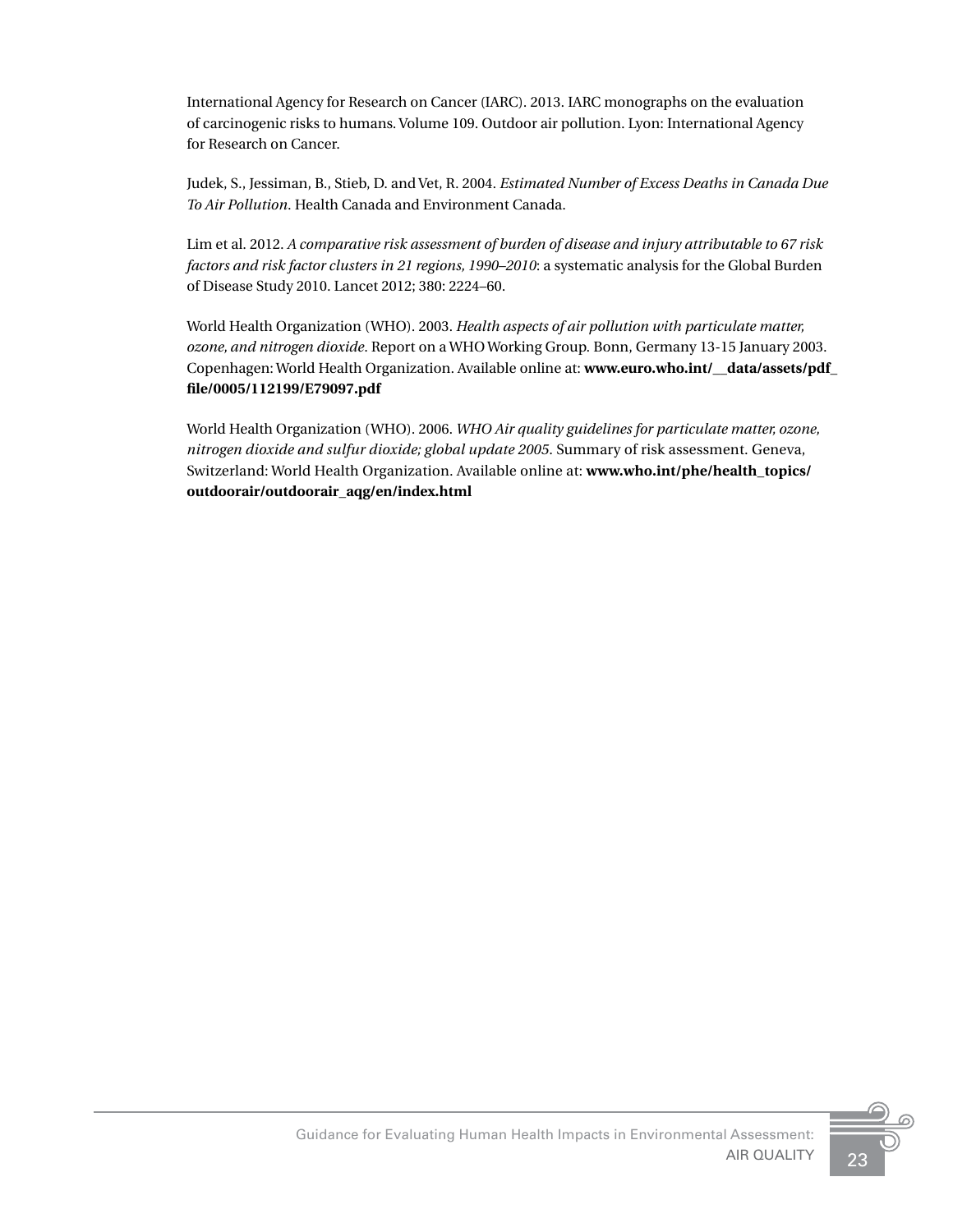# <span id="page-27-0"></span>APPENDIX A| **AIR QUALITY IN EA CHECKLIST**

This checklist can be used to verify that the main components of an air quality assessment have been completed. It is helpful to include this checklist with the EIS or application, to indicate where the components of the air quality assessment are located in the document. This is especially helpful if the components are located in more than one section of the document.

|              | <b>OVERALL</b>                                                                                                                                                                                                                                                                                                                                                            |                      |  |  |  |  |  |
|--------------|---------------------------------------------------------------------------------------------------------------------------------------------------------------------------------------------------------------------------------------------------------------------------------------------------------------------------------------------------------------------------|----------------------|--|--|--|--|--|
|              | <i><b>Item</b></i>                                                                                                                                                                                                                                                                                                                                                        |                      |  |  |  |  |  |
|              | 1. Background concentrations of air pollutants and predicted values of Contaminants of Potential Concern<br>(COPCs) are presented in concentrations (i.e. reported in µg/m <sup>3</sup> ), not only as emission rates, to enable<br>comparisons to human health-based guidelines.                                                                                         |                      |  |  |  |  |  |
|              | All phases of the project activities are considered in the assessment (construction, operation, etc.).<br>2.                                                                                                                                                                                                                                                              |                      |  |  |  |  |  |
|              | Assumptions are clearly stated and justified (modelling of worst-case scenarios, etc.).<br>З.                                                                                                                                                                                                                                                                             |                      |  |  |  |  |  |
|              | <b>DESCRIPTION OF BOUNDARIES, COPCS, ETC.</b>                                                                                                                                                                                                                                                                                                                             |                      |  |  |  |  |  |
| $\checkmark$ | <b>Item</b>                                                                                                                                                                                                                                                                                                                                                               | <b>Section in EA</b> |  |  |  |  |  |
|              | Spatial and temporal boundaries are clearly reported.<br>4.                                                                                                                                                                                                                                                                                                               |                      |  |  |  |  |  |
|              | Potential human receptors, with particular attention to Indigenous peoples, are identified<br>5.<br>and characterized. Distances from the project site(s) to all potential human receptors<br>within the area affected by the project are delineated (using maps if applicable), and<br>different land uses are identified (residential, recreational, Indigenous, etc.). |                      |  |  |  |  |  |
|              | All possible COPC emissions as result of project activities are identified.<br>6.                                                                                                                                                                                                                                                                                         |                      |  |  |  |  |  |
|              | Any COPCs not carried forward to assessment are identified and accompanied<br>7.<br>by a scientific rationale.                                                                                                                                                                                                                                                            |                      |  |  |  |  |  |
|              | <b>SCENARIOS FOR THE ASSESSMENT</b>                                                                                                                                                                                                                                                                                                                                       |                      |  |  |  |  |  |
| ✓            | <b>Item</b>                                                                                                                                                                                                                                                                                                                                                               | <b>Section in EA</b> |  |  |  |  |  |
|              | 8. The assessment scenarios are clearly described and assumptions are stated, and<br>include i) baseline, ii) project alone, iii) baseline plus project, iv) cumulative or future<br>development, and v) decommissioning or abandonment.                                                                                                                                  |                      |  |  |  |  |  |
|              | 9. Predictions are accompanied by map(s) showing the estimated COPC concentrations<br>and the location of human receptors.                                                                                                                                                                                                                                                |                      |  |  |  |  |  |
|              | 10. The assessment discusses the project's contribution to the local airshed and considers<br>the importance of the project phases (e.g. the portion of the project that consists of<br>construction activities).                                                                                                                                                         |                      |  |  |  |  |  |
|              | 11. The assessment includes a discussion of ground-level ozone levels, and any project<br>emissions that are precursors to formation of ozone and urban smog in the area<br>affected by the project.                                                                                                                                                                      |                      |  |  |  |  |  |
|              | 12. Predicted exceedances of health-based reference concentrations are identified and<br>their significance is discussed.                                                                                                                                                                                                                                                 |                      |  |  |  |  |  |

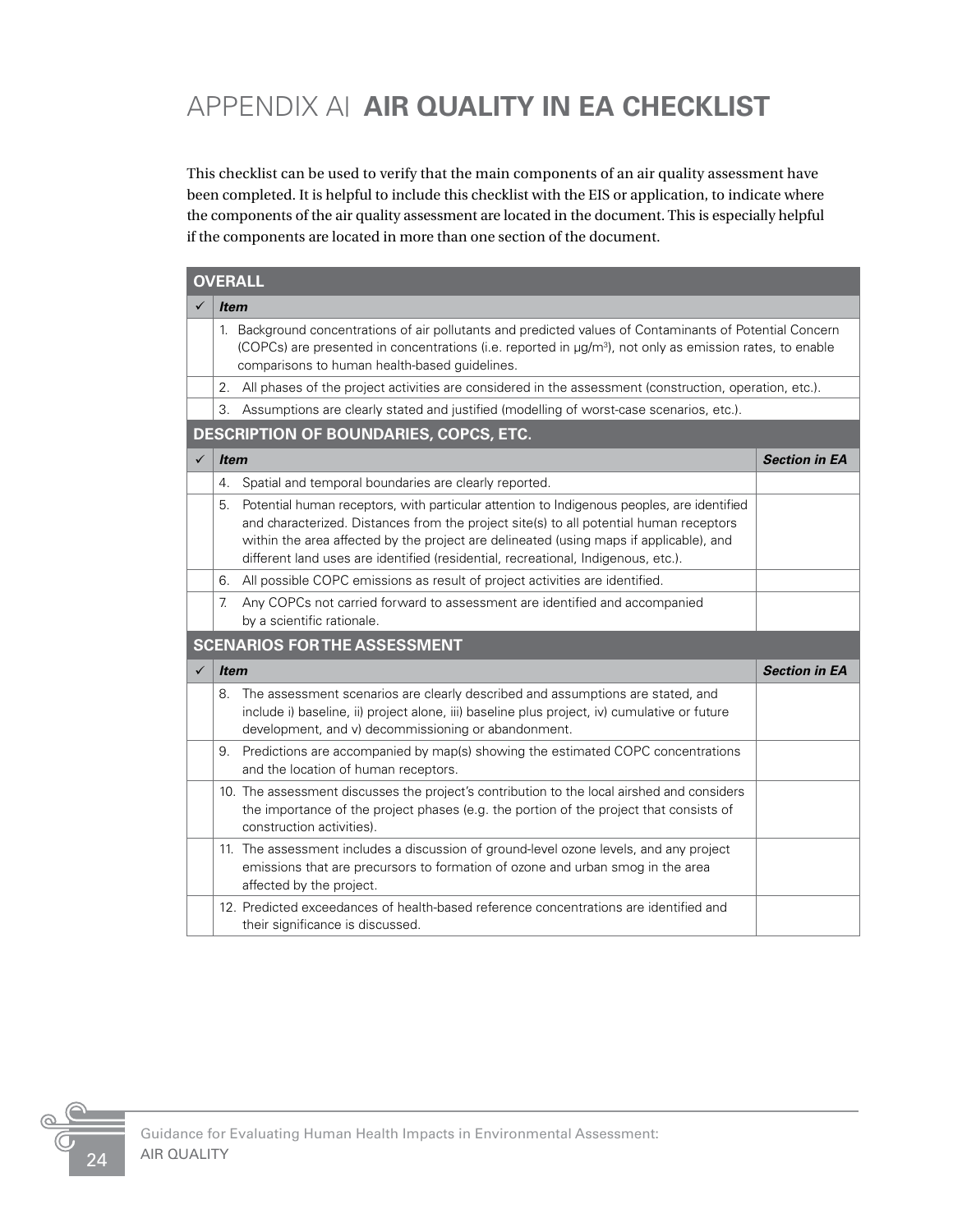| MITIGATION MEASURES, MONITORING ACTIVITIES AND FOLLOW-UP PLANS |  |
|----------------------------------------------------------------|--|
|                                                                |  |

| <i>Item</i>                                                                                                                                                                                                                                                                      | <b>Section in EA</b> |
|----------------------------------------------------------------------------------------------------------------------------------------------------------------------------------------------------------------------------------------------------------------------------------|----------------------|
| 13. The mitigation measures to be employed are described in sufficient detail, including<br>any criteria for the implementation of mitigation.                                                                                                                                   |                      |
| 14. The assessment includes a discussion of how the Canadian Ambient Air Quality<br>Standards (CAAQS) principles of Keeping Clean Areas Clean and Continuous<br>Improvement will be taken into account in designing mitigation measures,<br>monitoring and follow-up activities. |                      |
| 15. The details or a description of monitoring activities (i.e. frequency and duration<br>of monitoring activities, COPCs to be monitored) are provided.                                                                                                                         |                      |
| 16. A description of the air quality portion of the follow-up program is provided, if available.                                                                                                                                                                                 |                      |

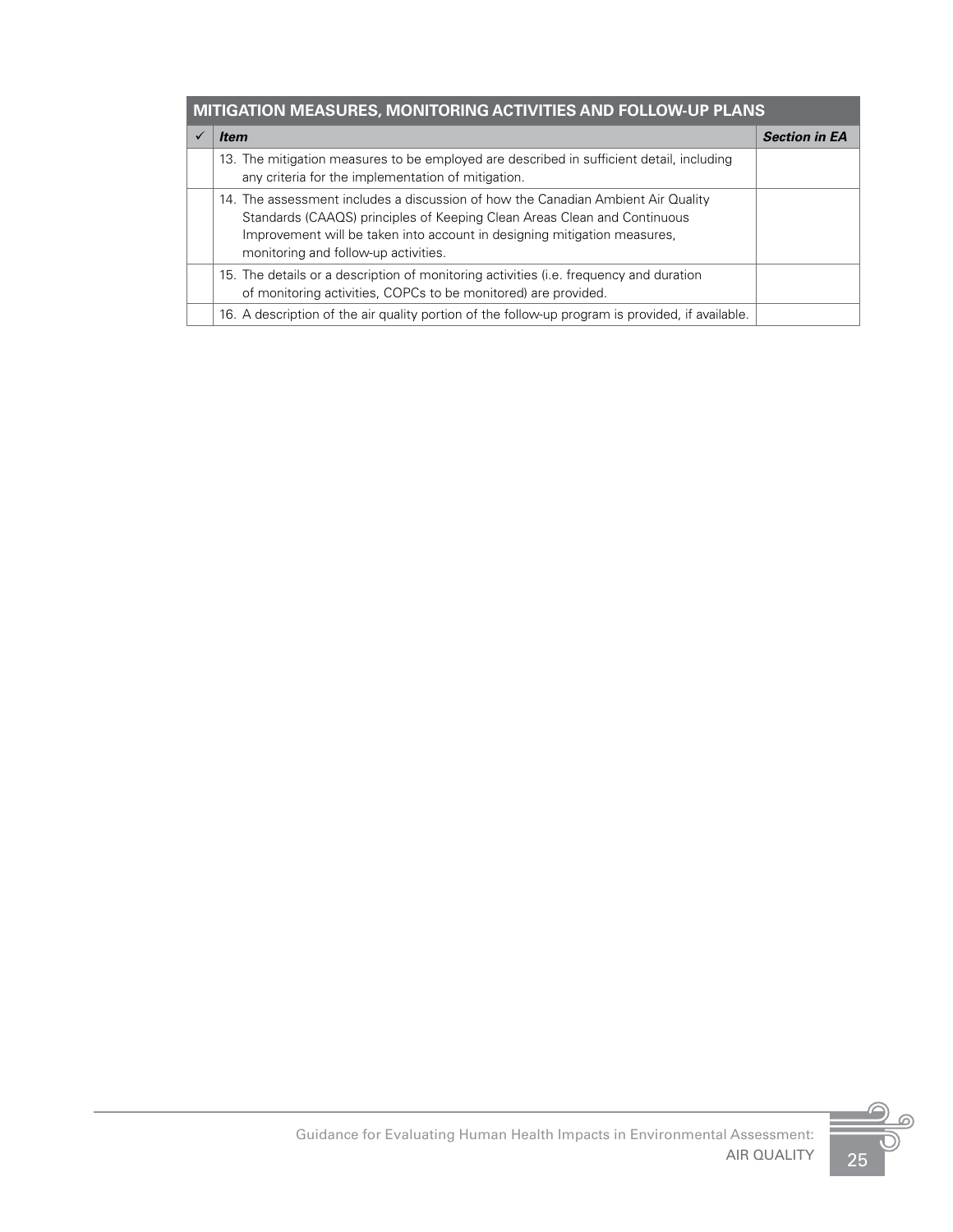<span id="page-29-0"></span>

# APPENDIX B| **NATIONAL AND PROVINCIAL AIR QUALITY: ONLINE RESOURCES**

**Table B1.** Nationally focused ambient air quality resources and information available online (Current as of the publication date of this guidance document)

| <b>SOURCE</b>                                                     | <b>RESOURCE</b>                                                                  | <b>URL</b>                                                                                                |
|-------------------------------------------------------------------|----------------------------------------------------------------------------------|-----------------------------------------------------------------------------------------------------------|
| Environment and Climate Change Canada                             | Backgrounder: Clean Air Regulatory Agenda                                        | www.ec.gc.ca/default.asp?lang=En&n=56D4043B-<br>1&news=295B1964-9737-4F80-B064-B3088D9910BE               |
| Government of Canada                                              | Health; Environmental Health; Air Quality                                        | www.healthycanadians.gc.ca/health-sante/environment-<br>environnement/outdoor-air-exterieur/index-eng.php |
| <b>Canadian Council of Ministers</b><br>of the Environment (CCME) | Our Work: Air (Main page)                                                        | www.ccme.ca/ourwork/air.html                                                                              |
| <b>CCME</b>                                                       | Air Quality Management System<br>(includes link to CAAQS levels)                 | www.ccme.ca/ourwork/air.html?category_id=146                                                              |
| <b>Health Canada</b>                                              | Air Quality (Main page)                                                          | www.healthycanadians.gc.ca/healthy-living-vie-saine/<br>environment-environnement/air/index-eng.php       |
| Environment and Climate Change Canada                             | Air Quality (Main page)                                                          | www.ec.gc.ca/air-sc-r                                                                                     |
| Environment and Climate Change Canada                             | Air Quality Science and Research<br>(includes link to "Access air quality data") | www.ec.gc.ca/air-sc-r                                                                                     |
| Environment and Climate Change Canada                             | Air Quality (Main page)                                                          | www.ec.gc.ca/rs-mn                                                                                        |
| Environment and Climate Change Canada                             | The National Air Pollution Surveillance Network<br>(NAPS)                        | www.ec.gc.ca/rnspa-naps                                                                                   |
| Environment and Climate Change Canada<br>and Health Canada        | Air Quality Health Index                                                         | www.airhealth.ca                                                                                          |
| Environment and Climate Change Canada<br>and Health Canada, 2012  | Canadian Smog Science Assessment:<br>Highlights and Key Messages.                | www.ec.gc.ca/Publications/default.<br>asp?lang=En&xml=AD024B6B-A18B-408D-ACA2-59B1B4E04863                |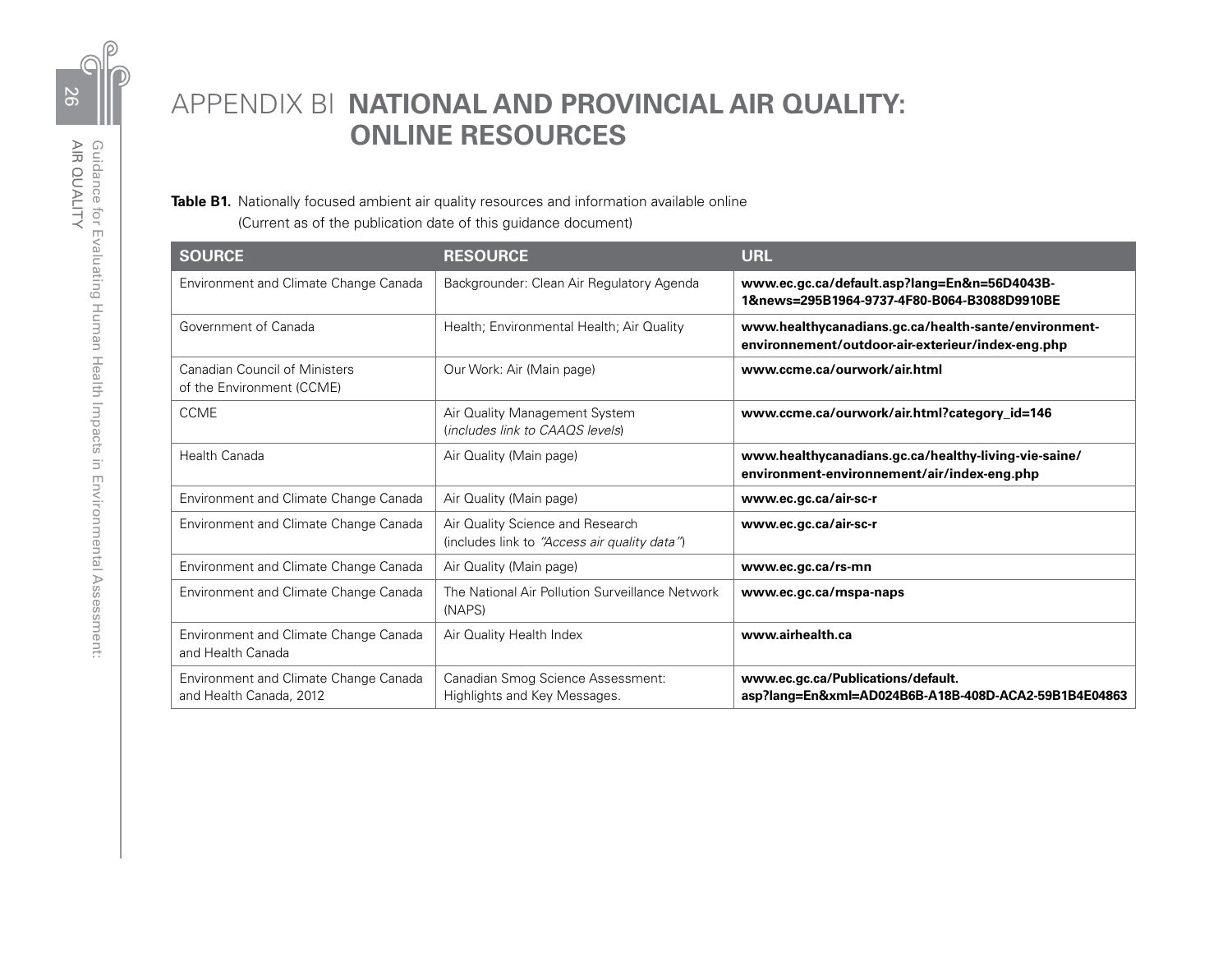#### **Table B2.** Select provincial ambient air quality resources, guidelines, objectives and standards available online (Current as of the publication date of this guidance document)

| <b>PROVINCE</b>         | <b>RESOURCE</b>                                                                       | <b>DATE</b>         | <b>URL</b>                                                                                         |
|-------------------------|---------------------------------------------------------------------------------------|---------------------|----------------------------------------------------------------------------------------------------|
| <b>British Columbia</b> | British Columbia Air Quality Objectives and<br>Standards                              | January 18,<br>2016 | www.bcairquality.ca/reports/pdfs/aqotable.pdf                                                      |
|                         | B.C. Air Quality (main page)                                                          |                     | www.bcairquality.ca/                                                                               |
| Alberta                 | Alberta Ambient Air Quality Objectives                                                | March 2016          | aep.alberta.ca/air/legislation/ambient-air-quality-objectives/<br>default.aspx                     |
|                         | Alberta Air (main page)                                                               |                     | esrd.alberta.ca/air/default.aspx                                                                   |
|                         | Clean Air Strategic Alliance (main page)                                              |                     | casahome.org                                                                                       |
| Saskatchewan            | Saskatchewan Ambient Air Quality Standards                                            | 1996                | www.environment.gov.sk.ca/adx/aspx/adxGetMedia.<br>aspx?DocID=6b1f40c1-7d4a-499b-a366-e5ffa76324d5 |
|                         | Saskatchewan Environment, Programs and<br>Services: Air (main page)                   |                     | www.environment.gov.sk.ca/Default.aspx?DN=23774f60-0917-47ed-<br>ba54-3a40d99e23c0                 |
| Manitoba                | Objectives and Guidelines for Various Air<br>Pollutants: Ambient Air Quality Criteria | <b>July 2005</b>    | www.gov.mb.ca/conservation/envprograms/airquality/aq-criteria/<br>ambientair_e.html                |
|                         | Manitoba Conservation: Air Quality<br>Management (main page)                          |                     | www.gov.mb.ca/conservation/envprograms/airquality/index.html                                       |
| Ontario                 | Ontario's Ambient Air Quality Criteria<br>(Sorted by Contaminant Name)                | April 2012          | www.airqualityontario.com/downloads/AmbientAirQualityCriteria.pdf                                  |
|                         | Air Quality Ontario (main page)                                                       |                     | www.airqualityontario.com                                                                          |
| Quebec                  | Les normes et critères québécois de qualité<br>de l'atmosphère (version 4)            | 2014                | www.mddep.gouv.qc.ca/air/criteres/Normes-criteres-qc-qualite-<br>atmosphere.pdf                    |
|                         | Normes et critères de qualité de l'atmosphère<br>(main page)                          |                     | www.mddep.gouv.qc.ca/air/criteres/index.htm                                                        |
| New Brunswick           | New Brunswick Air Quality Objectives                                                  | March 2002          | www2.gnb.ca/content/dam/gnb/Departments/env/pdf/Air-Lair/<br>OrderEstablishingObjectives.pdf       |
|                         | New Brunswick Environment-Air Quality<br>(main page)                                  |                     | www2.gnb.ca/content/gnb/en/departments/elg/environment/<br>content/air_quality.html                |

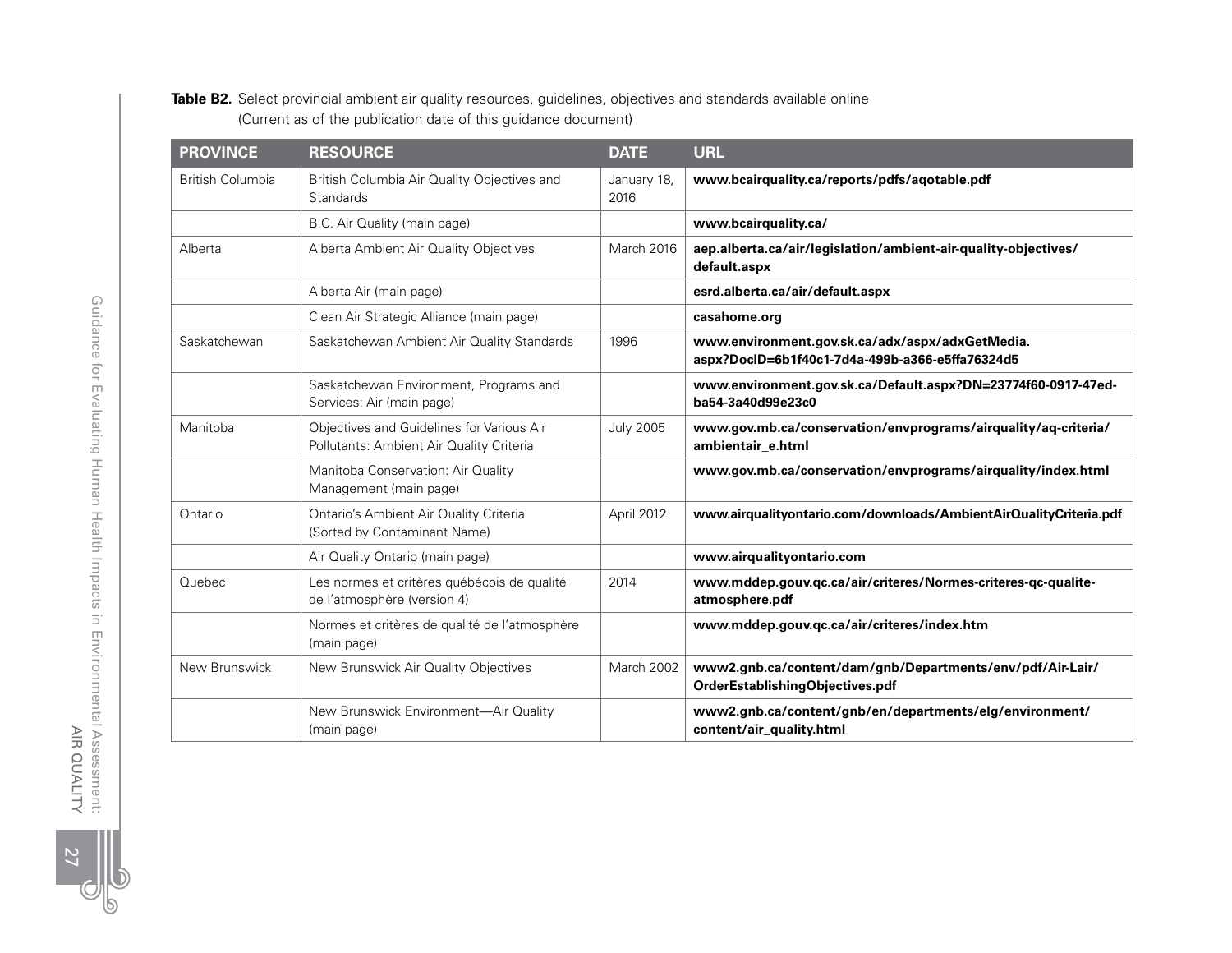| Nova Scotia                  | Air Quality Regulations                 | 2014 | www.novascotia.ca/just/regulations/regs/envairqt.htm       |
|------------------------------|-----------------------------------------|------|------------------------------------------------------------|
|                              | Nova Scotia Environment—Air (main page) |      | www.novascotia.ca/nse/air                                  |
| Prince Edward<br>Island      | Air Quality Regulations                 | 2004 | www.gov.pe.ca/law/regulations/pdf/E&09-02.pdf              |
|                              | PEI Environment—Air (main page)         |      | www.gov.pe.ca/environment/air                              |
| Newfoundland<br>and Labrador | Air Pollution Control Regulations, 2004 | 2004 | www.assembly.nl.ca/legislation/sr/regulations/rc040039.htm |

28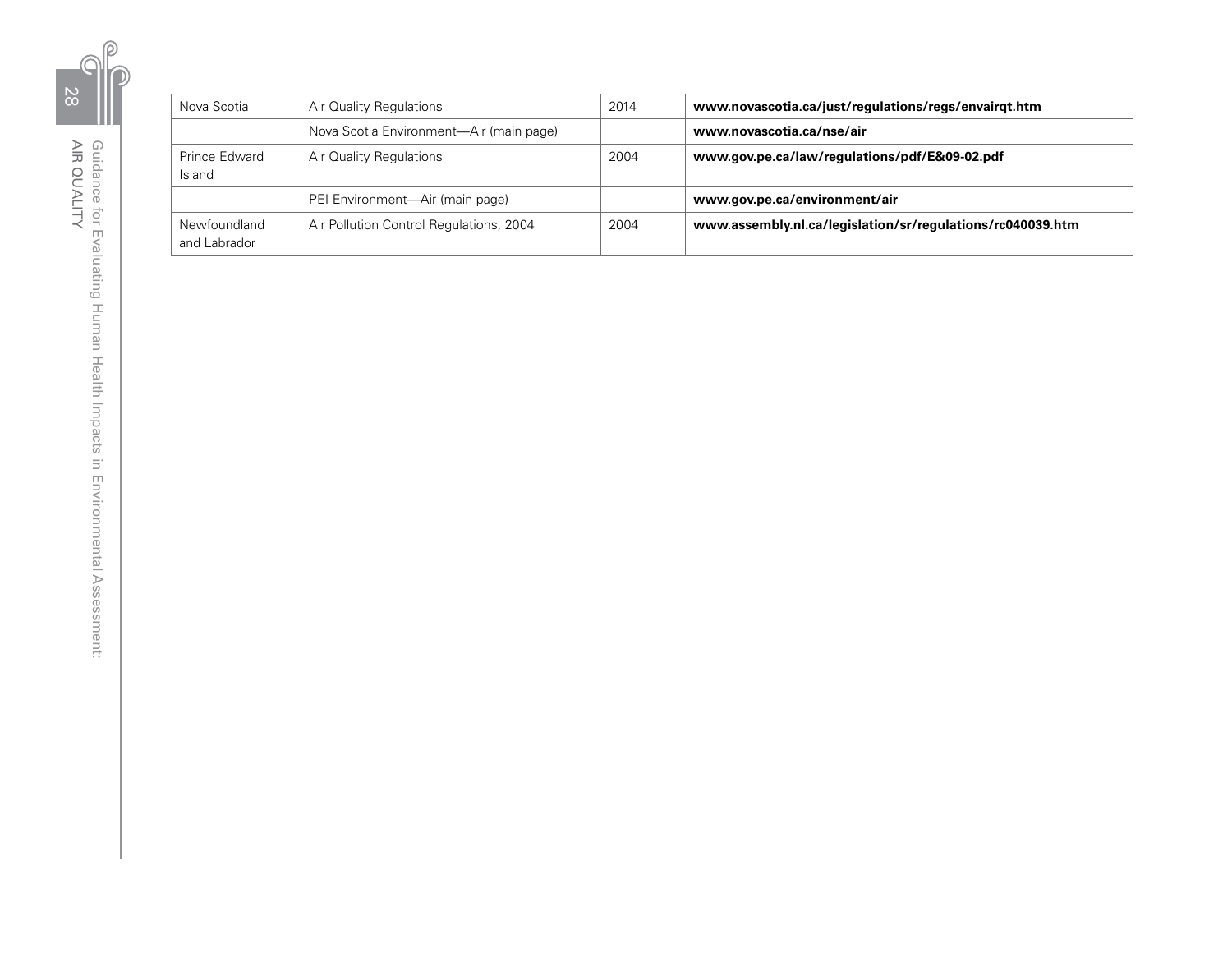# <span id="page-32-0"></span>APPENDIX C| **CANADIAN AMBIENT AIR QUALITY STANDARDS (CAAQS) AND NATIONAL AMBIENT AIR QUALITY OBJECTIVES (NAAQOs)**

The values listed in the tables below are valid as of the date of publication of this document. In addition, you will find information and equations for converting units. Check the appropriate source(s) (i.e. CCME, provincial authorities, etc.) for the most up-to-date and current criteria, standards, and/or objectives. Consult the CCME website for the latest updates and information on the implementation of the Air Quality Management System, including the Canadian Ambient Air Quality Standards (CAAQS).

CAAQS for fine particulate matter and ground-level ozone are listed in Table C1. The CAAQS were established under CEPA in 2013 and replace the Canada-wide Standards for  $PM_{2.5}$  and ozone (2000). The CAAQS are both more stringent (i.e. lower) and more comprehensive with the addition of a new long-term standard for  $PM_{2.5}$ .

National Ambient Air Quality Objectives (NAAQOs) are listed in Table C2. However, these NAAQOs are in the process of being reviewed and updated. CAAQS are currently under development for nitrogen dioxide and sulphur dioxide, with the intent to replace the existing NAAQOs for these pollutants.

| <b>POLLUTANT</b> | <b>AVERAGING</b><br><b>TIME</b> | <b>STANDARDS</b><br>(numerical values) |                   | <b>METRIC</b>                                                                                      |  |
|------------------|---------------------------------|----------------------------------------|-------------------|----------------------------------------------------------------------------------------------------|--|
|                  |                                 | 2015                                   | 2020              |                                                                                                    |  |
| $PM_{25}$        | 24-hour<br>(calendar day)       | $28 \mu g/m3$                          | $27 \mu g/m^3$    | The 3-year average of the annual 98th<br>percentile of the daily 24-hour average<br>concentrations |  |
| $PM_{25}$        | annual<br>(calendar year)       | 10.0 $\mu$ g/m <sup>3</sup>            | $8.8 \,\mu g/m^3$ | The 3-year average of the annual average<br>concentrations.                                        |  |
| Ozone            | 8-hour                          | 63 ppb                                 | 62 ppb            | The 3-year average of the annual 4th-<br>highest daily maximum 8-hour average<br>concentrations.   |  |

Table C1. CAAQS for PM<sub>2.5</sub> and ozone (CCME, 2012)